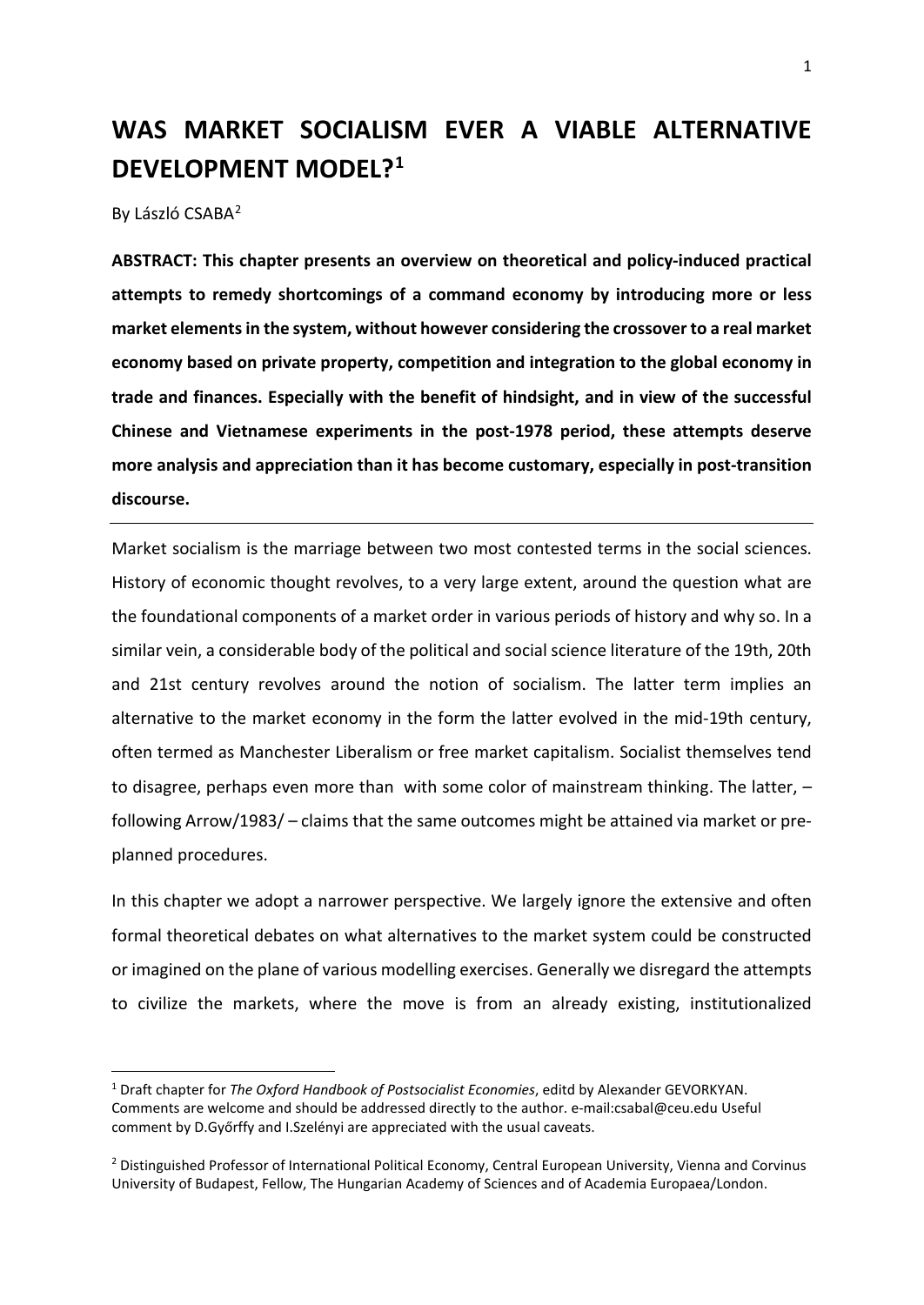arrangement built on markets, competition, free prices and currency convertibility, thus policies aim to tame these forces and the results of the horizontal interplay. The above listed trends climax in something called as social market economy, welfare state, mixed economy or coordinated market economy.

Also among the emerging economies we find a growing number of models, where welfare is no longer a private affair, but a public good provided in part by corporations, as their social responsibility, and in part by the state, complementing the still dominant family caretaking/Potrafke, 2020/. These models are particularly elaborate in Asia, while classical welafare states exist mostly in the European continent, Canada and Australia.

This trend was first described and forecast by the then leading German economist, Adoph Wagner. His famous Law on ever growing share of public expenditure on GDP was found valid for the20th century/Lamartini-Zaghini,2011/. The law formulates: the growing complexity of industrial society involvement of the administration in matters of the economy is a technical neccesity, due to growing tasks of co-ordination. Therefore statism – the move toward Socialism – is both inevitable and beneficial. This is one of the few lasting insights of economics, both of classical and newer brands. The forecast of the inevitability and lasting nature of a mixed economy in any real world, industrialized society has proven valid, even after more than a century since its inception in 1890.

## *The Non-Welfare State: Total Planning Eased by Market*

The subject of this chapter is the move in the opposite direction. We take full nationalization of assets as a starting point. Our analysis is devoted to attmepts of introducing markets in various forms in the command economies run by one party systems. These attempts were baptized to market socialism, and drew extensive attention, especially at the time of the bipolar system/Kornai, 1993/. In these decades the Soviet Union seem to have presented an alternative way of industrialization, not least legitimated by the military victory in World War II. The more convincing was the case for the centrally planned economy, the less was the appreciation of attempts to combine plan and markets. In the mainstream thinking of the period between 1950 and 1990 the approch of paradigmatic purity prevailed. Interestingly, both in contemporary Western and Eastern texbooks the major line of arument was in favor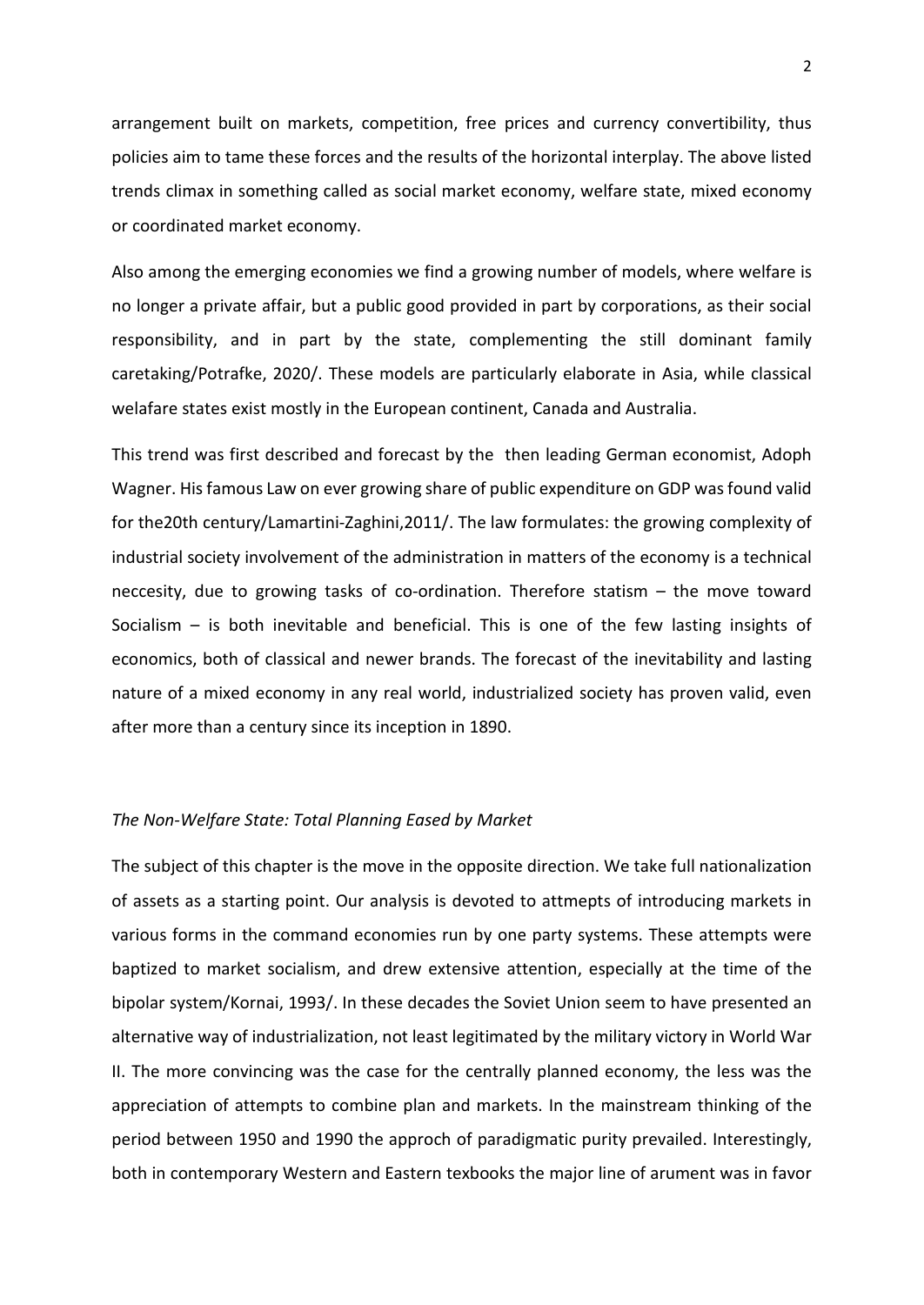of an 'either-or' approach. You either build on horizontal exchanges – the market – or on vertical dependencies – the bureaucracy, or top-down planning. There is no third way – *tertium non datur.*

Interestingly, those theorists who had a closer relation to actual decision-making never shared this view.We have alreay mentioned Adolph Wagner, but may mention John Maynard Keynes and Gunnar Myrdal from among the generally revered giants of the profession. Jan Tinbergen/1966/, the first Nobel winner in Economics was among the first modern age, i.e postwar analysts to prove that any real world economy is by neccesity bult on a combination of vertical and horizontal relationships. The difference between the two is of degree, not of kind – at least on the level of daily operation.

This observation led him in the volume cited above even to the once much celebrated convergence hypothesis, whereby planned economies will become ever more marketized, whilst market economies will have to employ an ever larger dose of central planning. This seem to have been supported by the emergence of large conglomerates in the US and western Europe on the one hand, and the market-oriented experimentation in Central and Eastern Europe in the 50s and the 60s. True, the Soviet invasion of Czechoslovakia in August 1968 and the invasion by proxy, the imposition of martial law in Poland in December 1981 was setting severe limits to such experimentation. Still, the tendency to solve accumulating economic problems through introducing markets, domestic and external, never ceased.

It is important to remind us, that the highly successful refoms of China and Vietnam in the 45 years since 1978 have shed new light on the debates on market socialism. In these two countries economic growth was exceptional, supply with commodities largely improved, and not least the commanding position of the Communist Party has been strengthened. In all, the largely negativistic overall assessment of the 1990s, when Gorbachev was blamed for attempting the impossible, should be fundamentally re-assessed.

## *Market Socialist Practice: Learning by Doing*

It has never been fully clear, how far nationalization and ensuing centralization, central planning in its compulsory form and going into petty detail should prevail and be considered as an integral part of a socialist economy. Alredy the first attempts to implement the ideas of Karl Marx on the ground, to create an economy without money and trade, the so-called war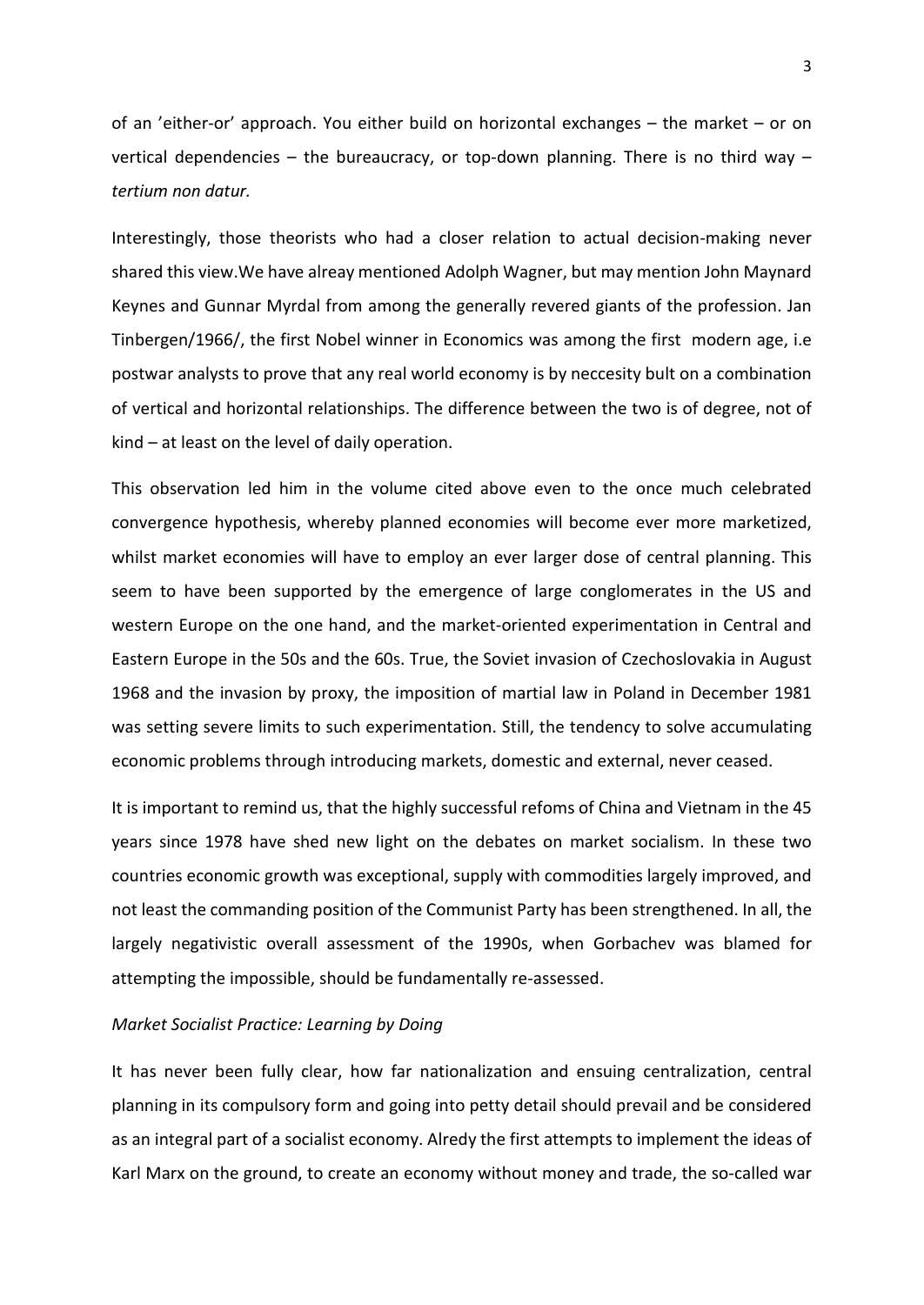communism, ended up in catastrophe, with the revolutionary sailors nearly toppling the Bolshevik government they themselves had helped form theee years earlier, via the Kronstad uprising of 1921. This mishap has coerced revolutionary leaders includingVladimir I. Lenin to revise their previous dogmatic stances and allow for tolerating markets in most segments of the economy, including calling back of previous owners/Szamuely,1974/. It is worth drawing the parallel to Hungary, where the first Soviet Republic, in its mere four months of existence, has created such a chaos and economic decline, that discredited the pure Marxian utopia of a nonmarket economy, even for the Party faithful/Péteri, 1984/. Lenin repeatedly talked of the childish adventurism of Béla Kun, the leader of the Hungarian Commune, even after his long lasting service to Cominform.

Nikolay Bukharin, the previus top economist of the Left, was instrumental in formulating a theory whereby the concessions went farther a one-time giving in to circumstances. He developed the model of a socialist market economy, with the commanding heights in the hands of the Party, but all details in the hands of largely professional, non-political corporate management. Very few know, that Deng Xiaoping, the father of Chinese reforms was a desciple of Bukharin in the 1920s in the Party High School of Moscow/Pantsov and Levine, 2015, pp.38-40/, where these ideas originated. Later on he 'only' had to apply these to China, replicating the fast recovery in a similarly ruinous post-revolutionary period in 1978 to 1989. The parallel Vietnamese reform, launched in 1986 and lasting for twenty years, was built on the same premises, though borrowing directly from China, by then considered universally as a big success story.

The New Economic Policy has actually been instrumental in cementing the power of the Bolsheviks, who could attain military success only by 1922. The debate, if and for how long, the concessions to pro-market arrangements can and should survive, have never ceased. For obvious reasons, the revolutionary core considered these steps as treason. By contrast, the revisionists were accusing the Left, led by Trotsky, to be adventurers, who threaten hardfought control over society by endangering the economic base of Communist rule.

The debate – richly documented in Carr and Davies/1978/ ended with Joseph Stalin siding with the Left under the slogan "the market breeds petty burgoisie by the day". Thus the need to put an end to it and replace the arrangement with defense-heavy central planning from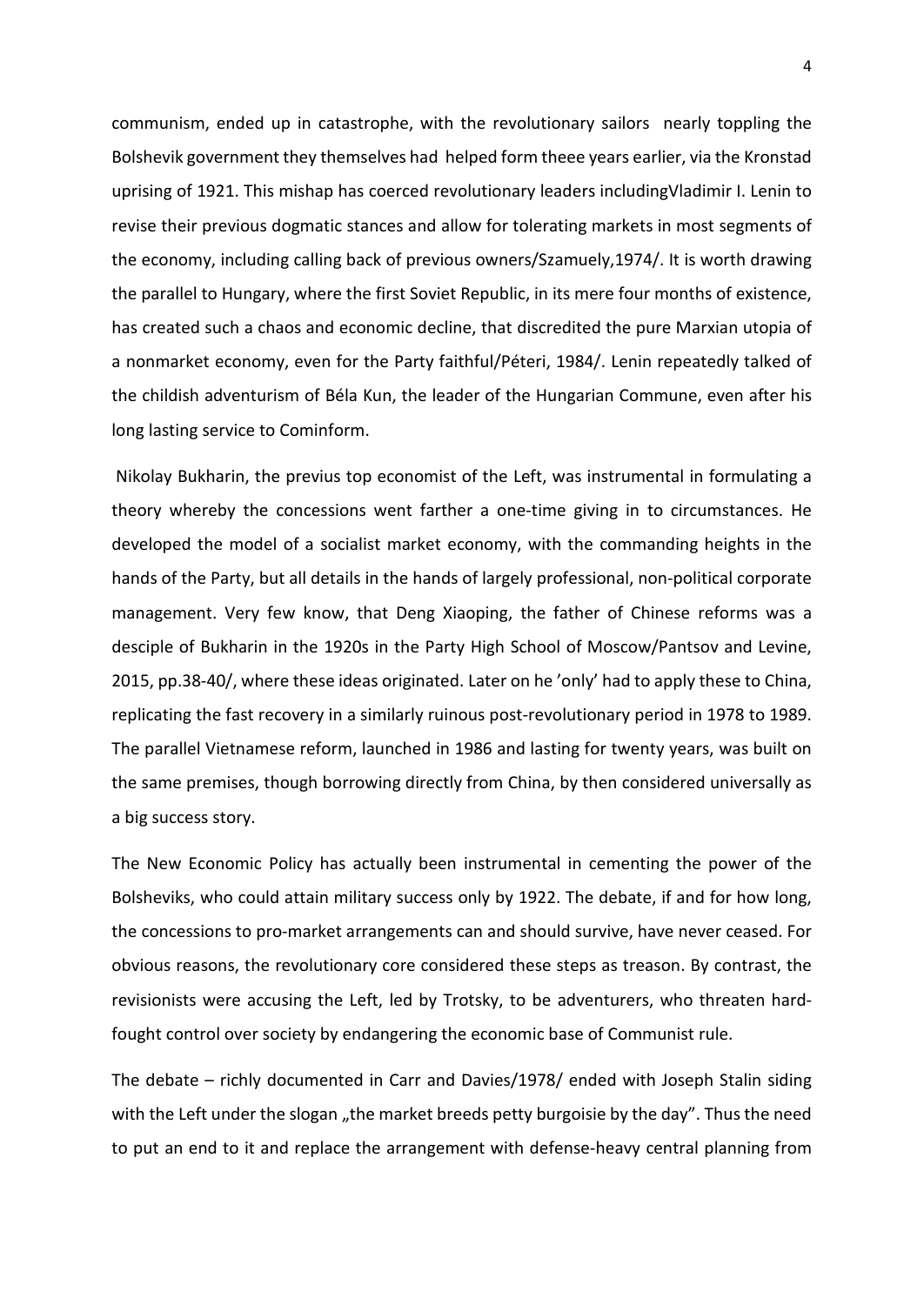1929 on. But it would be hard to deny -especially in view of the immediate parallel countercase of both War Communism and the Hungarian Soviet Republic – that market socialism, however swiftly improvized and brought about under the pressure of circumstances, including civil war and its aftermath, the need of reconstruction, has positively contributed to solidifying Bolshevik rule. *In its own terms, market socialism has proven to be very much a viable alternative to command planning in its original form.*

## *Experimentation with the No-Go Scenario*

As the detailed overview of ups and downs of the period/Zaleski,1980/2012/ makes it crystal clear, the political centralization which yielded the first truly totalitarian political regime, has been attained primarily, though not exclusively, on economic grounds. The creation of collective farms, for instance, which has immediately yielded a famine in Ukraine, triggering several millions of deaths in peace time/a record overtaken only by Mao"s Great Leap Forward in 1958-61/ makes sense only under a simplistic view of industrial organization, which focuses on the ability control over efficiency, productivity, variety, choice and other usual suspects. Organizing this type of farming makes sense  $-$  if at all  $-$  during the times of conventional warfare, lasting for several years only, not a strategic choice.

Likewise, abolishing small and medium business in trade and industry, is a measure which is logical only if we take the call for war as inevitable or given. Since Soviet industrialization was, from the very outset, built on the false theory of inevitability of a world war, either for global revolution, or – more credibly – for taking revenge of Mother Russiaˇs borders being moved thousand kilometers eastward at the close of World War I on that front by the peace of Brest-Litovsk. From the beginnings in 1929 to the terminus, i.e. the eventual dissolutuon of the Soviet Union in 1991, *this military priority prevailed* over many other competing, pronounced and implicit preferences and objectives of various times/Nove, 1992/.

Once we take this approach as given – what we should not  $-$  it is unsurprising to see that changes in the Soviet economic system never amounted to a radical reform, meaning the chane of the *modus operandi* of the economic order as a whole. Once we appreciate wholesale rearrangements in Yugoslavia, Hungary, China and Vietnam in various periods of time, the dogma of impossibility of market reform under single party rule and predominance of nonprivate property becomes non-credible.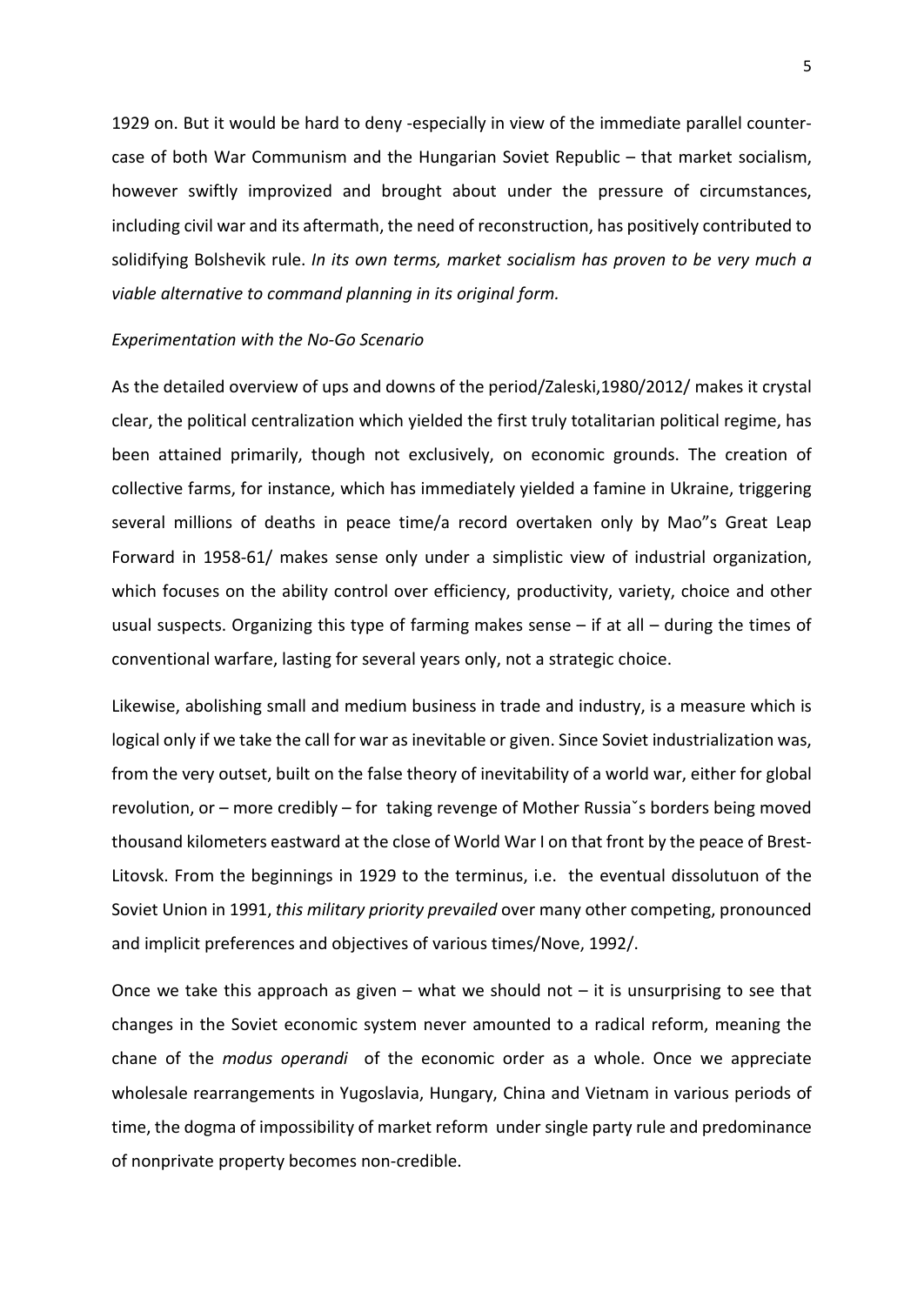By contrast, the more we think that the logic of the war economy, first having emerged during World War One and resurfaced in later periods, prevailed, the more we are likely to attribute a certain coherence to an arrangement where *mobilization of all national resources for military gain superimpose their logic over any other considertion*, including consumer welfare and competitiveness, to mention just a few of the pets of modern economic thinking.

Let us add: the *far-reaching changes in the above listed countries could take place only if and when the defense priority has been basically given up,* with reference to improved international relations, to national traditions, or size of the country for that matter. To take the most extreme case, Vietnam in 1986 considered re-unification accomplished and control over Cambodia and Laos as secured, American threat perishing, and the conflict with PR China managed. Yugoslavia in 1965 was an island of peace, and China in 1978 launched a new era of economic reforms and catching up, much inspired by the NEP of the 1920s, but drawing opposite political conclusions/cf the subchapter below/. But also for China, the period of 1978 to 2020 was one in which defense spending was kept to the minimum, with the official military doctrine being "sufficient deterrence", rather than aiming at regional or even global great power status, as in the 2020s. And following the Revolution of 1956 Hungary has never been entrusted by the imperial power to develop a sizable army, and the traditionally apt defense industry has been intentionally kept low key.

In all, market socialism flourished whenever and wherever an attempt for correcting the line took place, *without however the slightest intention of transcending the foundational principles of the command economy.* The latter includes the pre-eminence of state property, the sutaining leading role of the Communist Party in selecting top management of large corporations and banks, state control/mostly monopoly/ on foreign trade transactions, administrative pricing and central control of the macro-economic allocation of resources.

Thus looking from the theoretical perspective, *the Soviet Union, usually taken as the model case for planned economy, must be seen as an exception rather than the rule.* The Soviet economy in the entire 1929-89 period remained subordinate to military considerations. It is open secret by now, that even during the peace offensive of Mikhail Gorbachev in 1986-89 massive deployment of missiles to Hungary and East Germany took place. The economic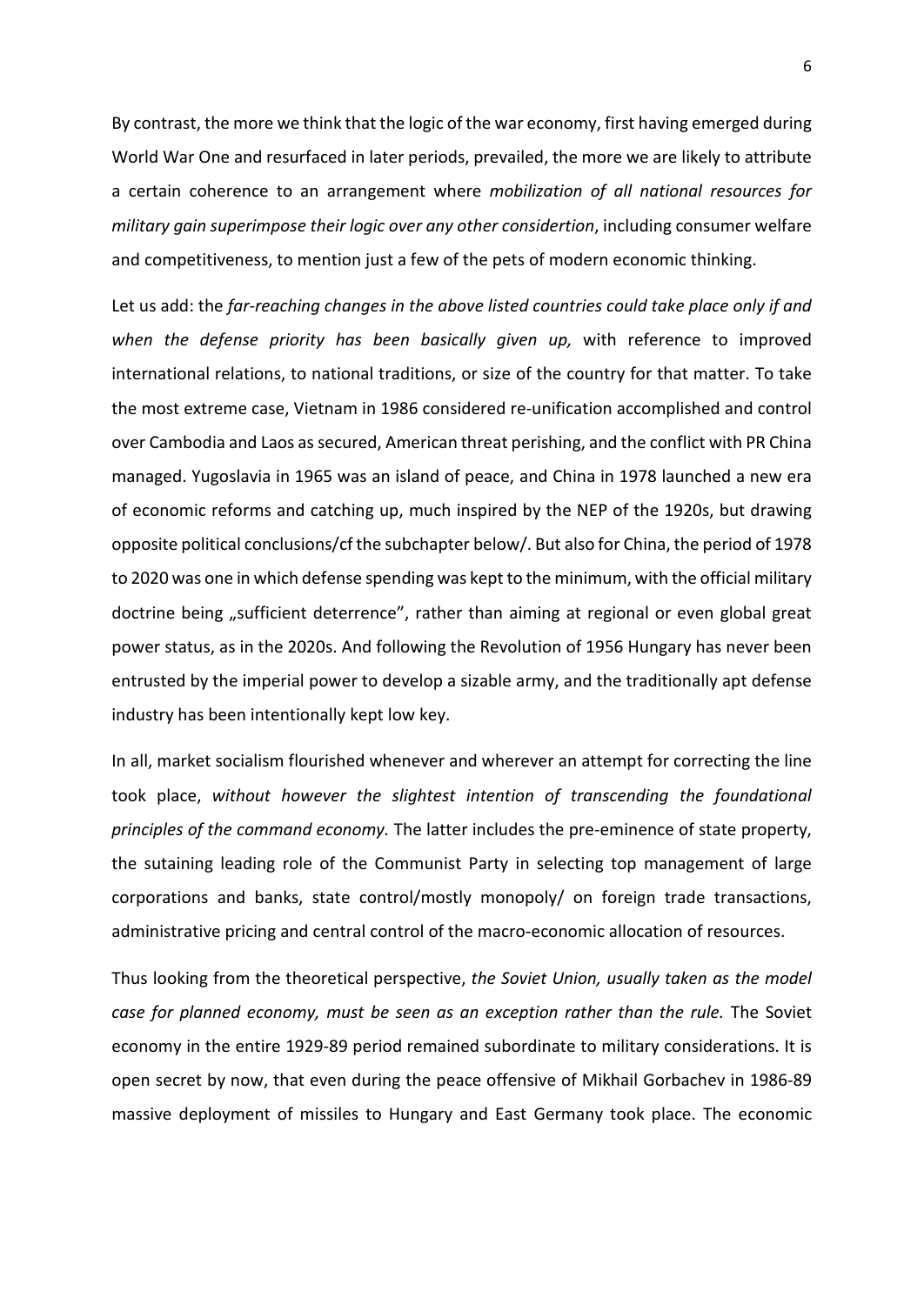policy of *uskoreniiie,* was hardly by chance managed by the trained military engineer, Nikolay Ryzhkov in the entire detente period.

With the benefit of hindisght centralization for the sake of gaining military superiority seem to have been legitimated by the outbreak of World War Two, although it was preceeded by a rather lengthy politics of rapproachment with Nazi Germany. It culminated in the Molotov-Ribbentropp Pact of 1939 and the ensuing territorial gains by the invasion of Poland and the annexation of what is today the Republic of Moldova. Also it is often forgotten that instrumental in supporting the Soviet victory were the Land and Lease agreements with the USA, providing an unprecedented degree of massive arms inflow into the country. This sophisticated arrangement has allowed major weapons sales and donations, altogether accounting for 36,5 bn USD at current prices in 1941 to 45, accounting for no less than 15 percent of the total military budget of the United States/cf entry in: fdrlibrary.org/lend-lease, retrieved on 8 Feb,2022/. But beyond doubt: the fully militarized Soviet economy could serve a ground war lasting over four years, largely waged on the territoy of its own.

These circumstances may well explain, why no substantial reform projects were implemented in the two decade to come. By not joining the IMF and the World Bank in 1944 the USSR, as a major Alllied partner, precluded the option of foreign financed postwar reconstruction, known as the Marshall Plan, launched in 1947 to accelerate return to normalcy in Western Europe. In this year two leading planners, Nikolay Voznesensky and Evgeny Varga were dropped from leadership, allegedly for advocating a softer line on foreign debt and planning in general. Given the particularly high general level of secrecy and scant if any availability of archival material, re-classified since 1996, it is difficult to check the claims. Voznesensky was killed in the so-called Leningrad affair in 1950 and rehabilitated already in 1954, while Varga, a close ally of Hungary's Stalinist boss continued to publish on the close advent of world revolution at times of the East-West thaw In turn,he relapsed into inattention in the last decade before he died in 1964, when Khrushchev was demoted..

Whatever the case may be, it can be established that the post-Stalin policies *in 1953 to 1957 implied a change of sectoral policies only, not even timid reforms*/cf also Gevorkyan, 2018, chapter 4/. When competition with the USA intensified, resulting in the first *sputnik* in 1957 and the first Soviet manned spaceship in 1961, exascerbated with the Berlin and Cuban missile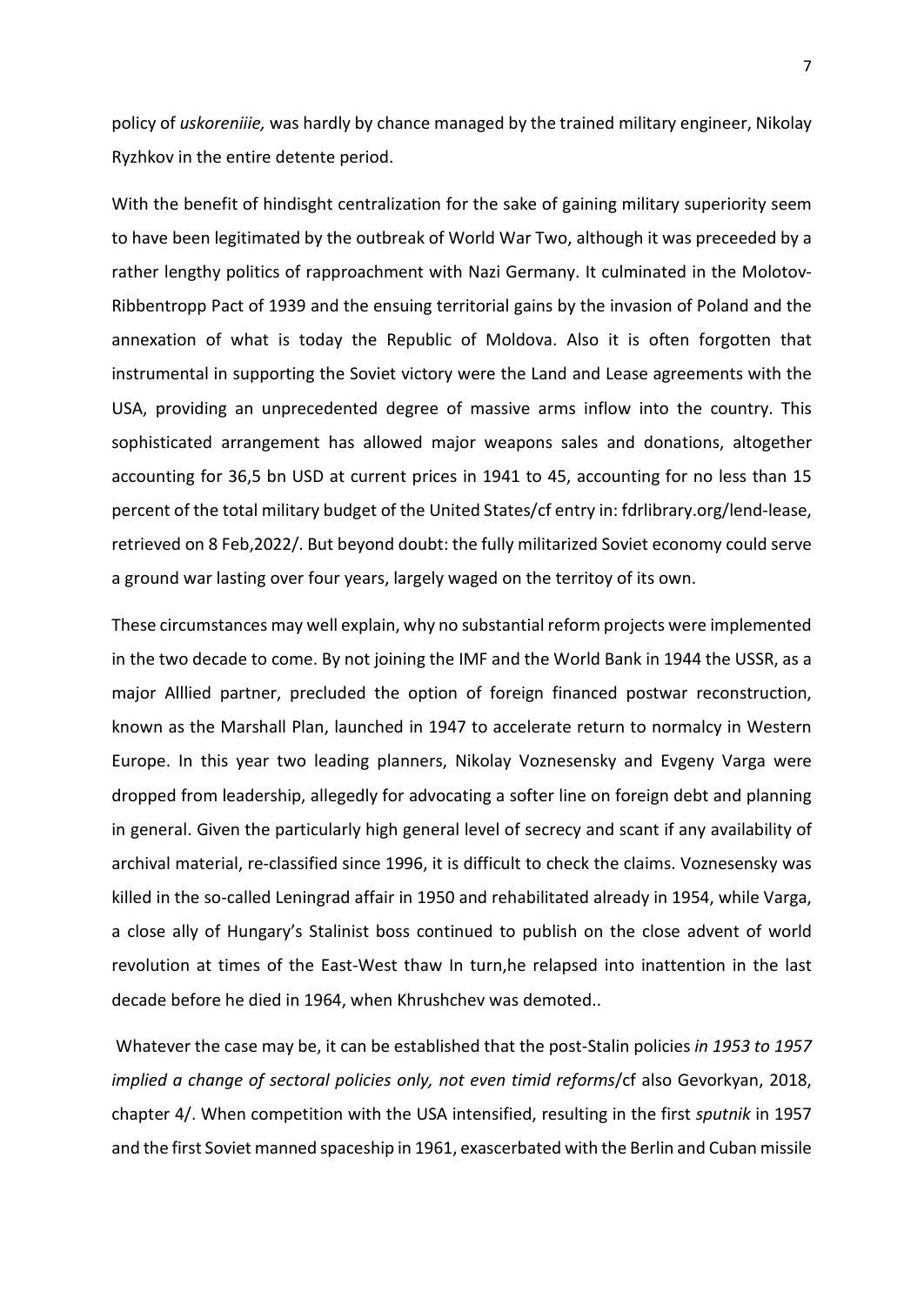crises, it was unquestionable that the *defense priority had been restored.* This rigidity in the economy was an imprint of global aspirations. It stood in stark contrast to the general thaw in cultural and ideological life and the abolition of the forced labor camps of the Stalinist period, the main features of Khruschev's political concessions.

Following the toppling of Khrushchev in October 1964 a period of experimentation was started. The upper hand was given to the new Premier, Aleksei Kossygin, himself a trained miliary engineer. Coming from the defense industry he was distrustful of anything spontaneous, especially of the weeling and dealing on the marketplace/he liked to term it debasingly as *bazaar/.*Given his aversion, strengthened by what Secretary General Leonid Brezhnev saw as a loss of Party control in Czechoslovakia due to decentralizing political reforms, the hostility to similar, marketizing ideas, aired in the contemporary Russian literature, were rejected and brandished/Ellman, 2014/.

It is often forgotten tat the oil price hikes of 1973 and 1979 were providing the USSR with tens of billions of dollars of *windfall money. This injection made the policy of doing nothing manageable and affordable*. Planners of the day tended to take it for granted, and planning for yet another oil price hike by 1985 was ubiqutous. Instead, a collapse of global oil prices happened.

This was the time when the finally emerging new tsar, Mikhail Gorbachev initiated the talk about radical reforms, political and economic alike. This is not the place to re-iterate and document the series of very partial, largelz cosmetic and organiyational changes which have actually been implemented under the bombastic statements/Csaba,1990/. The bottom line is that- *with the defense priority sustaining – no major decentralization happened, which could have reverted economic decline.* Shortage of even basic commodities intensified, and by the turn of l991-92 Russia was facing the real threat of famine. Like in 1922, a radical political change was imminent.But the latter leads out of the realm of socialism of any sort/Gaidar, ed.2003/. The opportunity to save Communist Party control was missed.

# *Market Socialism on the Ground: Hungary and Yugoslavia*

Central and Eastern Europe has had a long history of experimenting with market reforms under Communist rule. The latter had been a geopolitical given. The former was, as in the examples above, a kind of necessity forced upon rulers by the harsh realities of the shortage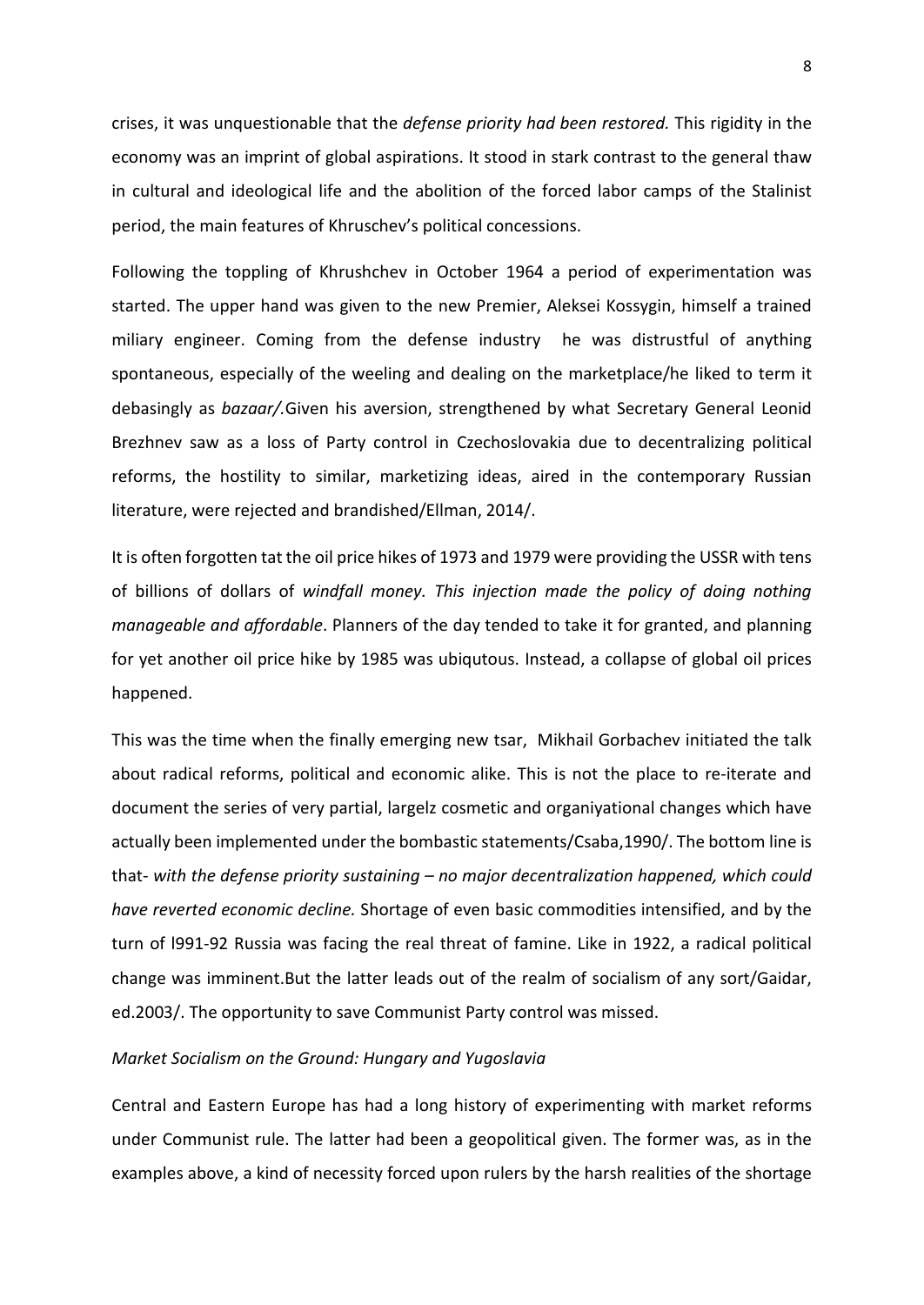economy and ensuing social dissatisfaction. While the latter has rarely escalated to formal industrial conflict, let alone street demonstrations of the Western brand, covert resistance was wide-spread and often not to be avoided. Some factions of the ruling party were taking up the grievances as instruments in their fight for power and influence. Economic and political pressure, ideological changes, the need to accomodate public preferences all induced changes, sometimes to decentralization, sometimes to even more centralization and oppression.

Under our angle it is the periods of market reforms which deserve attention. Since the history of these reforms is relatively well-documented in extensive volumes/Van Brabant, ed., 1993, Wagener, ed., 1998, Kornai, 1992, Kaase, ed., 2002/ I address only the issue pertaining to our main subject, namely if market reforms were helpful in bridging imminent gaps, and as such, *could and should be considered as viable alternatives to the Soviet-type economy*. [3](#page-8-0)

The case of Yugoslavia is rather straightforward. The model of self-management was introduced in 1950, immediately after the brake with Stalin. Yugoslavia re-gained its independence through the efforts and sacrifices of the Yugoslav Liberation Army under Marshall Josip Broz Tito, not by the Red Army, as had been the case eslwhere, from Poland to Hungary. Given that for Communists of the time there was only a single proper way of conduct, Tito has soon been seen as a leftist extremist, who nationalized industries and organized kolkhozes at times, when Communist Parties elswhere denied the intention of copying Soviet practices.

However the real reason of drift was not the overzeal in socialist construction. *It was the geopolitical rivalry,* when Tito – together with Bulgarian leader and longtime Cominform Secretary General, Georgi Dimotrov - decided to enter into a customs union on the Balkans. Given the still ongoing civil war in Greece/1946 to 49/ and the Communist takeover in Albania, this initiative was rightly seen by the Soviets as a threat to their regional and all-European supremacy/Berend, 1970/. Dimitrov was assasinated, but the Greek Communists lost. Thus Tito was excommunicated from the Socialist camp.

<span id="page-8-0"></span><sup>&</sup>lt;sup>3</sup> It is quite different a ball-game what the former Governor of the National Bank of Hungary raised recently/Bod, 2021/ if those socialist reforms can and should be taken as ante-chambers of later transition to the market, following the change in the political system in 1989-91.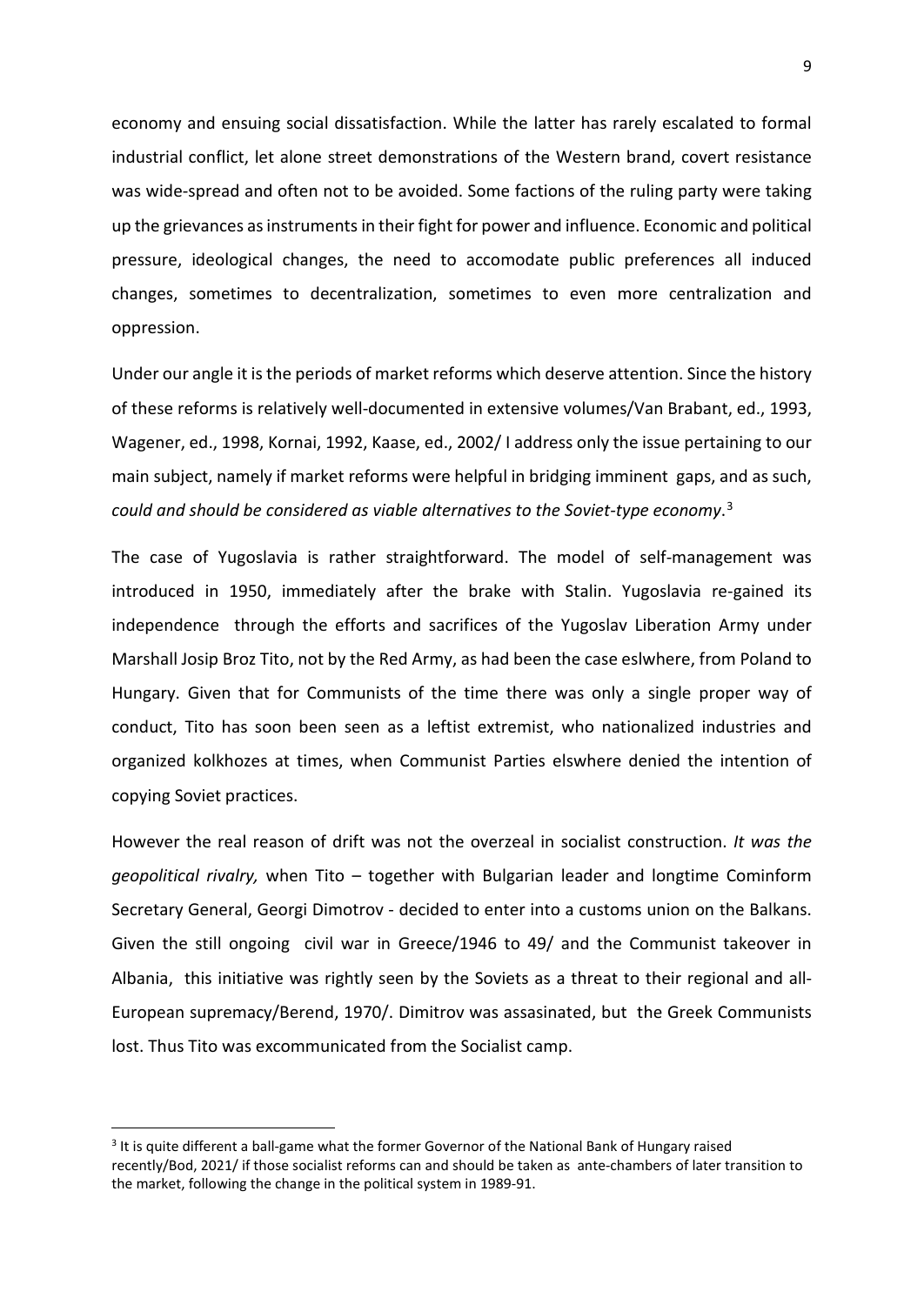Given the ongoing Cold War, Tito had to react swiftly. *His reaction was motivated by military concerns: thus the pre-eminence of decentralization.* Being a mountainous country, Yugoslavia – and its predecessors – were never fit for total imperial and military control, as first the Ottomans, and later the Italians and Germans could experience during 1940 to 45. It explains the resuscitation of quasi-independent constituent states, with independent military command, terriotrial defense, and a large dose of political independence, in line with modern military doctrine. Self-management of enterprises has never been intended to be a measure of abstract efficiency enhancement, but making them self-sufficient and controlled by labor/besides the ubiqutous Communist Party, controlling the top echelons/. This system has been organiyationally more efficient than the Soviet economy, but in many ways a far cry from any variant of a well-functioning market economy/Sirc, 1979/.

Yugoslavia thus survived the conflict years of 1950 to 1955 and exhibited endogenous development in 1955 to 1989. Without entering in the discussion of Yugoslav disintegration, we may safely claim, that the economic system was able to accomodate territorial and national differences, secure a living standard above the averge of the Communist countries, and thereby contributing to the cementing of the rule of the Yugoslav League of Communists. The arrangement has allowed for continuous funding of an army, which was by neccesity way above the level required by overall European security siuation.

While Yugoslavia in this period, especially in the 70s and 80s exhibited high- in several years double digit - inflation and unemployment, which proved very high relative to European standards, these strains never undermined social peace. *Disintegration was an outcome of revived ethnic rivalry and changed geopolitical situation after 1989, not to malfunctioning of the economy.* A distributive conflict was at the root of decay, not an absolute decline of output and coordination – a big difference from the Soviet Union of the time. Thus, the Yugoslav edition of market socialism was though by no menas ideal or perfect, but had been a viable alternative economic model for decades. What is perhaps most intriguing both from the theoretical and historical perspectives, is the fact, that *the political capitalism reigning in the successor states is deeply built on the legacy of the self-managing socialist system,* whose impact is still palpable/Bartlett,W., 2021/.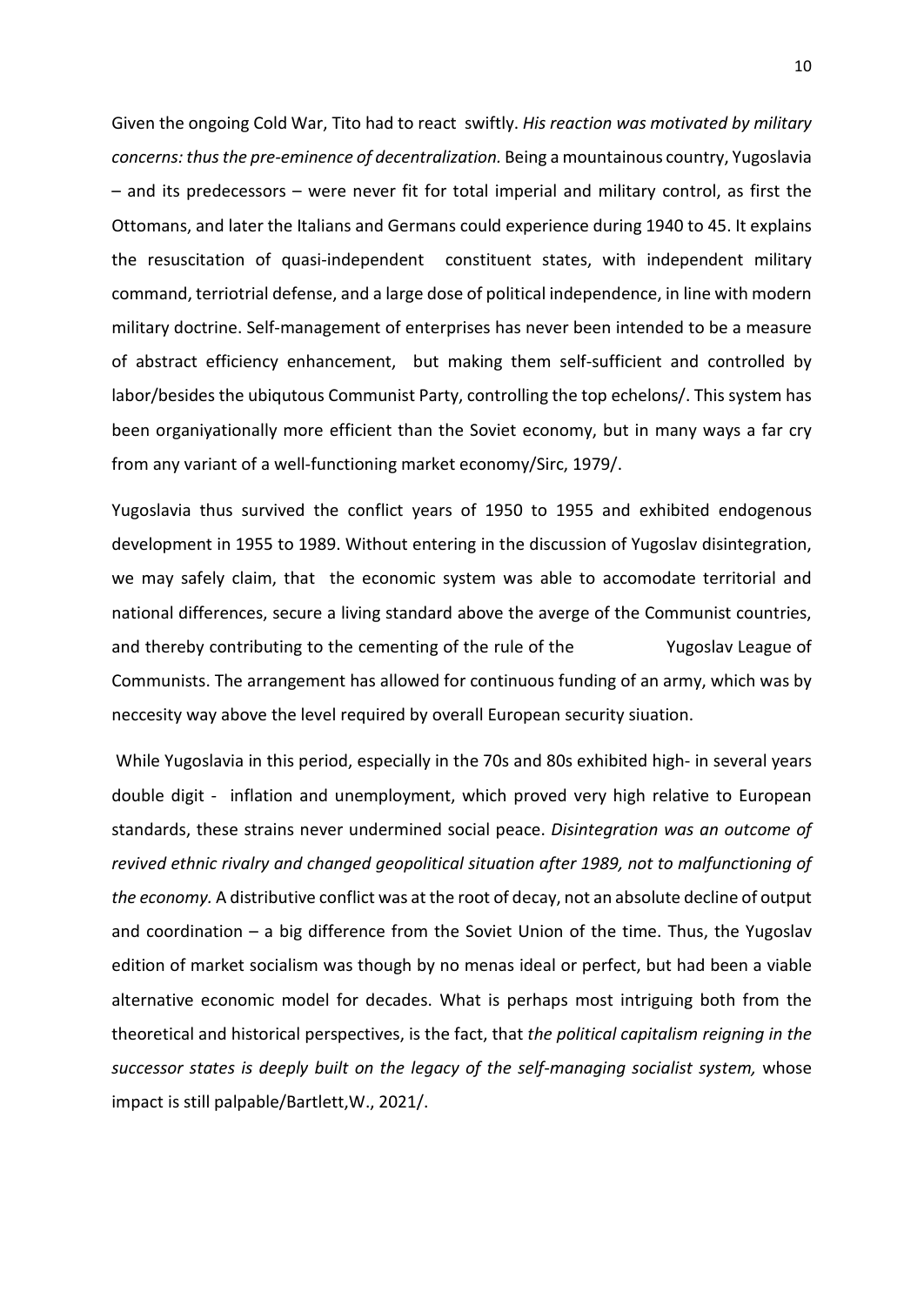A lot has been written about Hungary, a country where command planning in its classical form was in existence only between 1949 and 1953. The long period of various reform experiments, neatly covered by the monographs of Berend/1990/ and /Révész, 1990/ and the survey of Kornai/1986/ have never transcended the limitations set by the geopolitical situation. However, they have gone a long way from the Soviet model, abolishing the system of compulsory delveries in farming, giving up obligatory plan targets, liberalizing foreign trade and introducing a two-tier banking system. Hungarian reforms have had some quite radical periods, as in 1957, 1966, 1984 and finally 1988, when the debate has yielded a professional consensus on the need to change, rather than to improve, socialist planning.

Hungary was rightly mocked by contemporaries as the most cheerful barack of the socialist camp. This implied that living conditions, and especially quality of life was much superior to any other country inside Comecon. While quantitative indicators of consumption were constantly higher in East Germany and Czechoslovakia, the two most conservative regimes in terms of Communist self-interpretation, the freedom to travel to the West, or the variety offered by Budapest theatres have been the subject of constant and legitimate envy of the citizens of the above mentioned two 'fraternal states'.

Hungary has never made into a growth champion among the Communist countries. True, falsification of staistics tended to be less extensive,than in other socialist countries, and western-style – SNA, rather than MPS – reporting has regularly been available ever since 1970. Likewise, competitiveness on global markets remained limited, leading to recurring major indebtedness waves in the 60s, 70s and the 80s. Still, the only major resistance to Communism, the Revolution of 1956, erupted not on economic grounds, but owing to the infighting between the reformist and Stalinist factions of the ruling party, which was spilling over to the streets of Budapest. *Importantly, the revolutionary coalition government of Imre Nagy never even considered the undoing of the full-scale nationalizations of the 1940s, or joining any western alliance, military or economic.* This is all the more startling against the later experience of the 1990s, when one of the first measures were application for NATO and EU membership, and the focus of policies were privatization, liberalization and creation of western-style market institutions.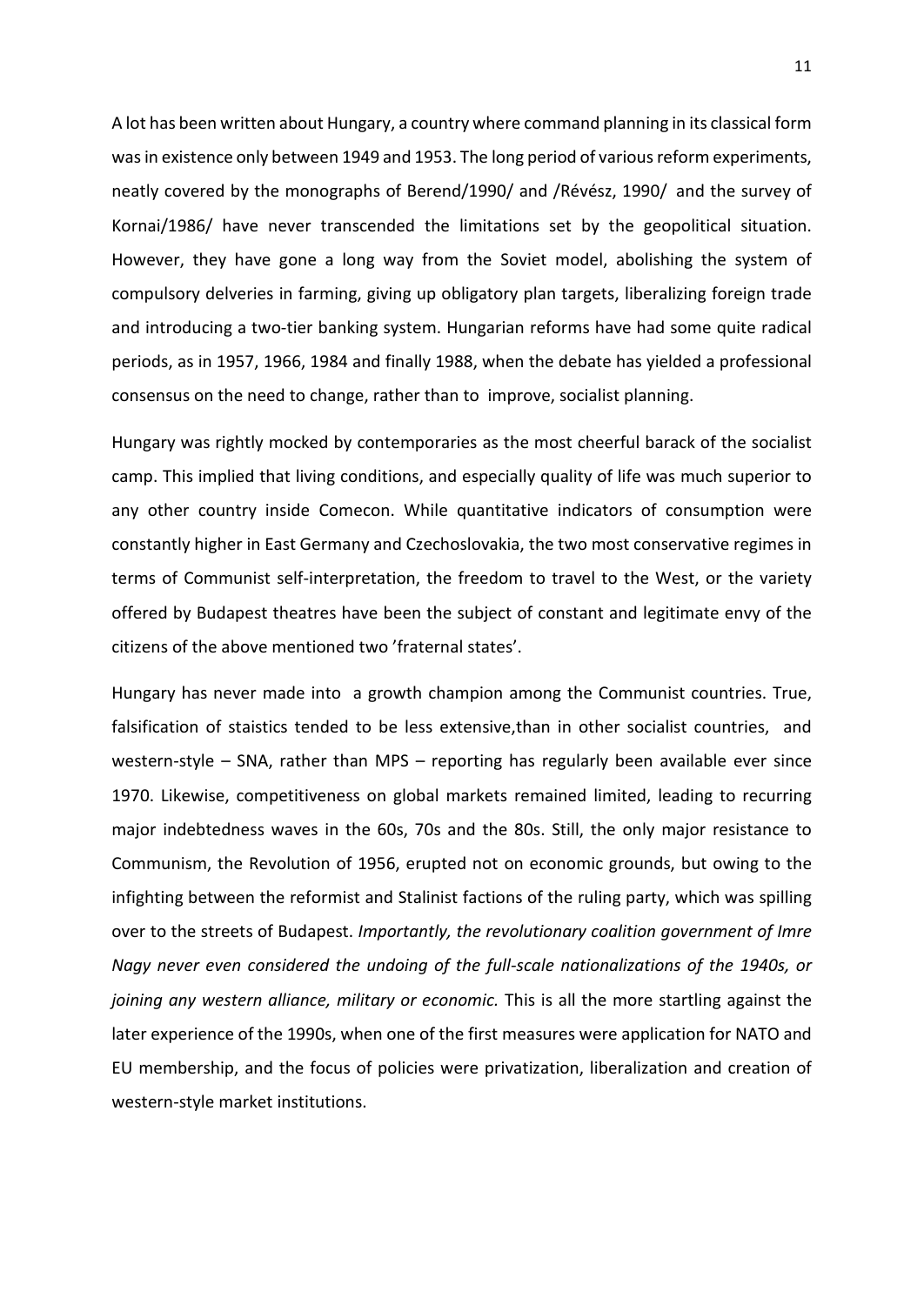Perhaps the most intriguing feature of Hungarian reform socialism, especially of the 60s and the 80s was the liberalization of small businesses of various sorts. It has been a subject of debates ever since, if those germs of petty capitalism were already the vanguard of the real thing, i.e fully-fledged large-scale privatization of assets, which came only in the 90s. Either way, as long as the Communist political system lasted, small business had contributed to improving supply in many areas, especially in services, both industrial and personal. Thus, the contemporary ideological justifiction of these being *sources of appeasement and thus of political tranquillity seem to have been validated by experience.*

In terms of global integration we should mention, that Hungary joined the GATT/the preliminary to WTO/ in 1973 and the IMF/World Bank twins in 1981. Libraries have been written if these steps contributed to strengthening or weakening of the reform Communist rule in the past two decades/cf Brada-Schönfeld-Slay, eds, 1996/. With the benefit of hindsight, and without questioning the technical and tactical rationality of joining the global organizations, one can unequivocally conclude, that *membership in these has provided the gasoline to the already poorly functioning engine of the Communist economy,* and the subversive elements could be easily contained. This finding is in line with later experiences of both China and the Russian Federation, as well as of Vietnam.

In all, the Hungarian experience is also supportive of the previous findings. Namely that market socialism has been forthcoming in both legitimating and stabilizing Communist rule. Thus *it has to be appreciated as a viable alternative to Soviet style planning,* as first formulated by /Bauer, 1983/, drawing extensive criticism at the time of writing.

# *The Chinese Alternative – the Viable Impossible*

Since libraries have been produced in the past half century on Chinese economic miracle, in a sub-section we may venture to make a single claim, which may sound trivial to some. Namely: *the official characterization of the system, as socialist market economy, is appropriate.* By contrast, powerful arguments that question the socialist nature of China on grounds of growing share of nonstate property and market co-ordination/Naughton, 2017/ are more of wishful thinking than an objective account of what we find on the ground. We also may find as an over-interpretation that reading of affairs which talked about the end of reforms already years ago/Lardy, 2019/.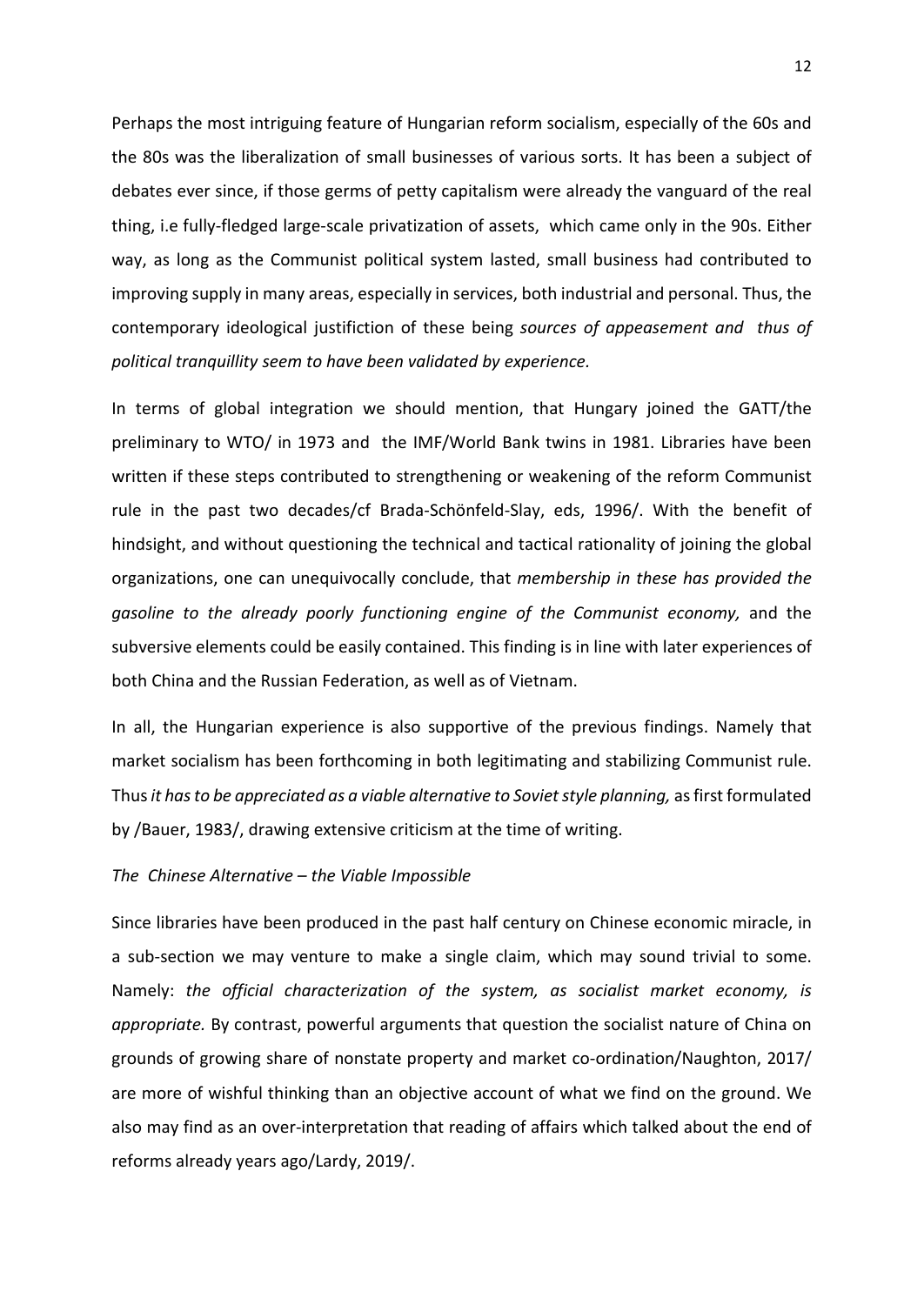While accepting the core argument about growing centralization and also of the revival of Maoist features of conducting policy under the Xi jinping Presidency since 2012, it must be underscored: China, while advocating the gradually increasing role of nonstate property as a share of total economic output, *has never made a clear-cut option in favor of the preeminence of private property, currency convertibility, free pricing and free market entry and exit by unspecified agents,* not under the control of local Party organs. Especially the latter allows for controlling even foreign direct investment, which may come only in the form of joint ventures, which used to be typical in Eastern Europe prior to sytemic change in the 70s and the 80s.

In the following we shall present a schematic sketch of the Chinese model. This system evolved through the famous experimentlism, typical of the Chinese tradition, rather than bering the imprint of any master plan. The survival of the commercial spirit in the 1958 to78 period, i.e the mere two decades of oppressive nonmarket management/against four milleniia of commercial culture/should not come as a big surprise to the impartial observer. Still, the mainstream view in comparative economic systems' research tended to be the questioning of the validity, and especially of the longer term viability, of a mixed system with misaligned incentives. The latter is precisely what we could be observing in China, especially in the post-1978 period.

The 1970 to 77 period saw the gradual consolidation of sate administration and normalization of everyday life, to which the economy is an integral part. This followed the disorganization and devastation caused by the so-called Great Proletarian Cultural Revolution of 1966 to 69, whereby Mao attempted to brake the backbone of the bureaucracy, which he deemed inherently hostile to his revolutionary zeal/and rightly so/. Experiencing the decay and faced with Soviet military threat culminating in armed clashes in 1969 on the Northern border, *the rollback startrd already under Mao*. Following his death in 1974 an interim leadership followed under Hua Kuofeng, which seem to have opted for the no-go scenario. But the situation has deteriorated by then to such a degree, that the room was ready for a coup by the previously deposed and exiled leader of the reformist wing<sup>4</sup> of the Party, Deng Xiaoping.

<span id="page-12-0"></span><sup>4</sup> The principal leader of the reformists, former Prime Minister Liu Shaochi was imprisoned and died in captivity, allegedly of pneumonia, in November 1969. Deng was his most loyal follower and deputy in the government.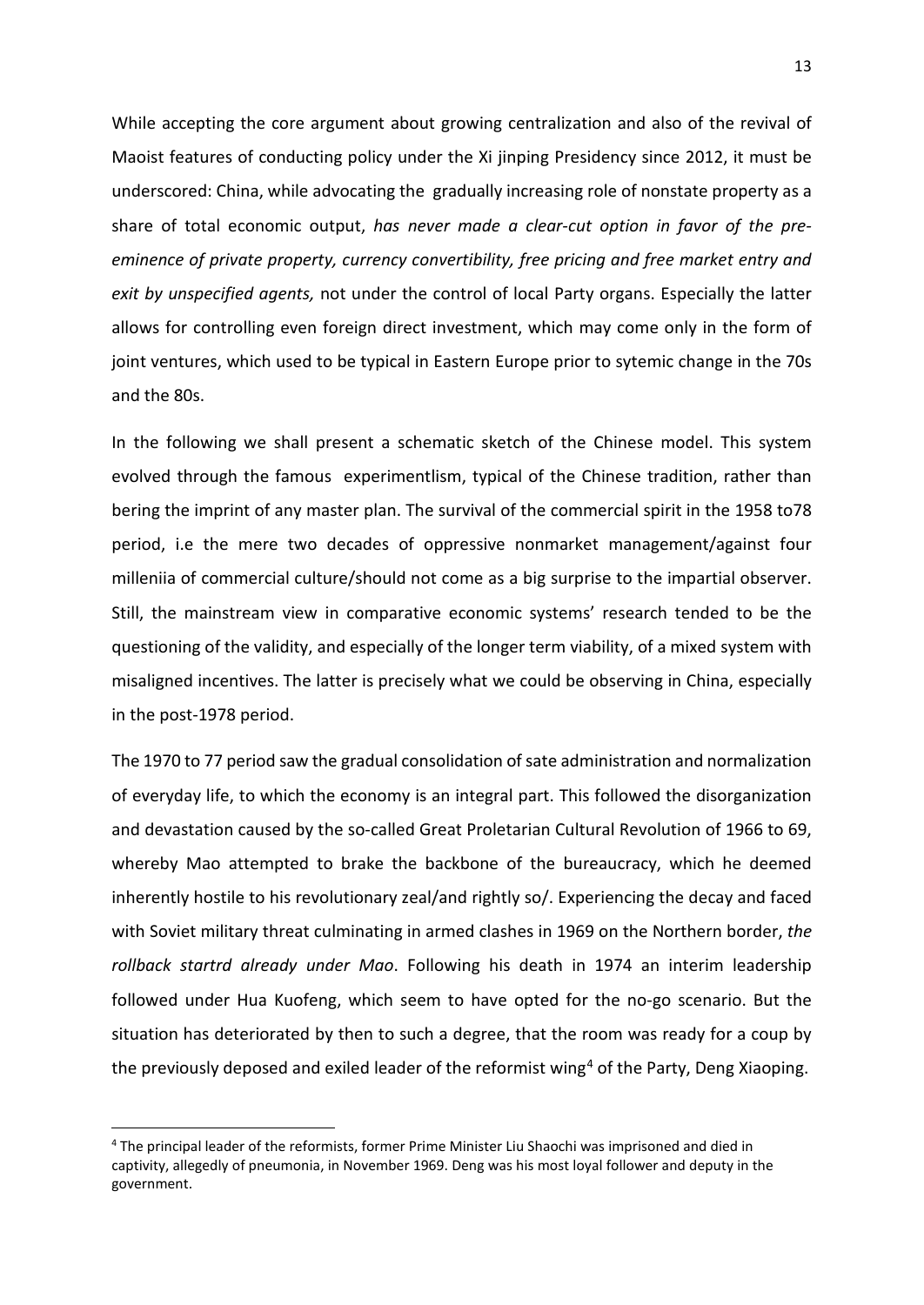Being a disciple of Bukharin from the Moscow Party High Scool of the 1920s/cf Pantsov and Levine, 2015,pp38-40/, Deng did not have a high opinion of detailed visions and master plans, which he tended to see as ideologically biased and as such largely non-practical. By contrast he trusted very much the tradition of experimentation, so deeply ingrained in Chinese culture. The most successful experiment of the time was that of Sichuan province under the guidance of later General Secretary Zhao Tzeyang. This model was much like a replica of the Russian NEP of the 1920s, without any of the ideological undertones, but going farther in terms of liberalization. As its fore-runner, this experiment yielded immediate results in terms of improved food supplies and later better provision of services in the cities.

One does not have to be a true believer in Maoism to share the distaste and repulsion felt by those who were part and parcel of the oppressive policies persecuting markets in the preceding two decades. This was the time Deng declared *ideological neutrality in matters of the economy as long the local solution worked* and living standards could be increased *without much political involvement and detailed interventionism.[5](#page-13-0)* The more intra-Party infighting took precedence over everything else, the more weighty this priority has become in cementing the political position of Communists in Chinese society. It is hardly by chance that in the 1978-89 period continuous experimentation implied the gradual radicalization of Chinese market socialism. Among other things, experts from Hungary, at the time in the vanguard of marketization, but still under the single party system, were regularly briefing the Chinese top leadership on these matters, namely how to preserve Party control and improve living standards all at once/Kornai, l989/.

This experimentation went quite far, it translated into rather radical steps, as creating a stock exchange in Shenzhen and tolerating a wide variety of non-state activities, many of these bing positively private in nature. The creation of Special Economic Zones, where only excises were to be paid, else the administration left enterpreneurs alone, was more of the revival of the Russian practices of the 1920s, since this was seen at the time in other Communist nations as a dangerous excess, a concession to the burgoisie.

<span id="page-13-0"></span><sup>5</sup> It is hardly by chance that in the past years Xi barely mentions Deng and his ideas, while praises Mao, in his return to interventionism and ideological rule.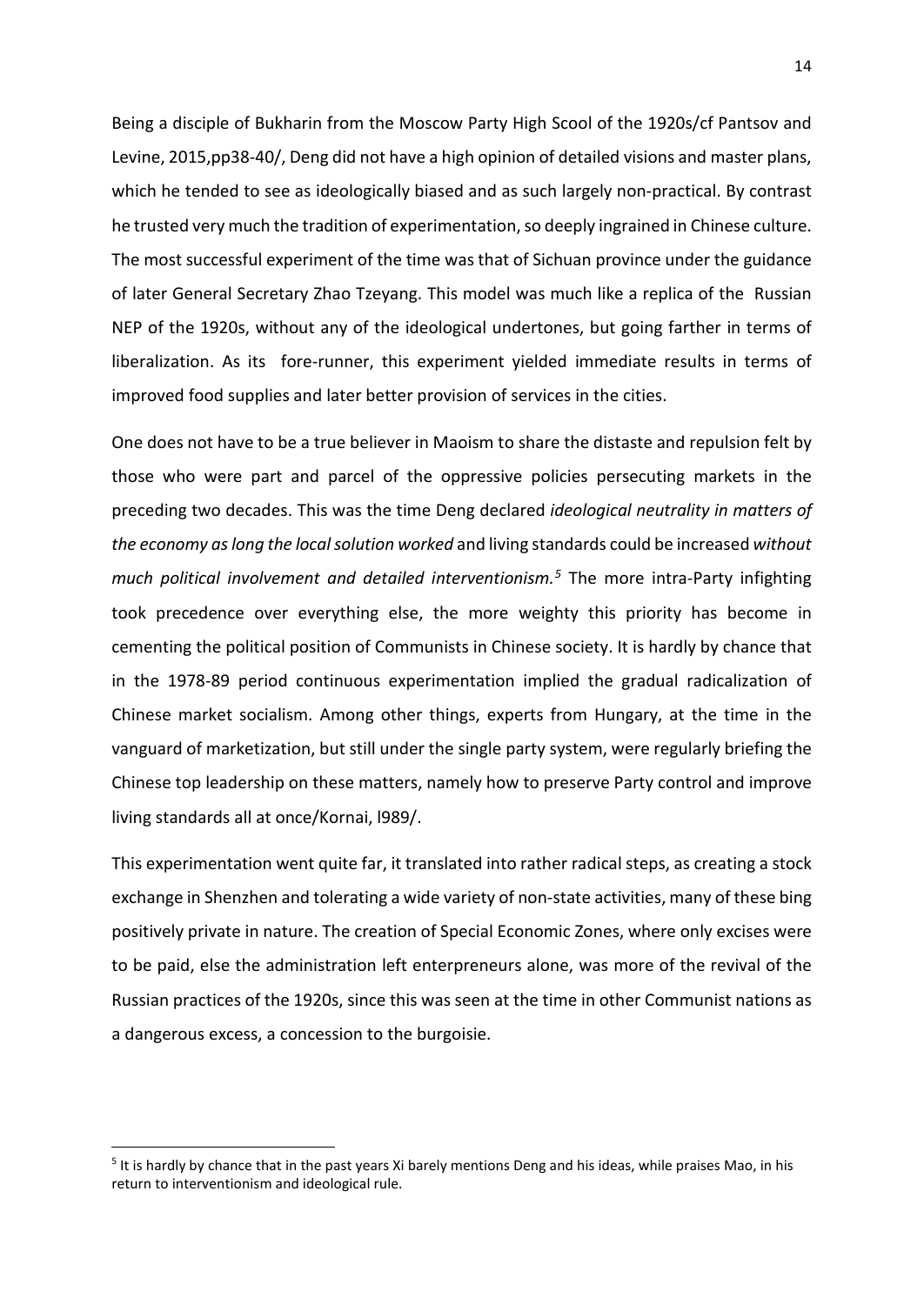It must be seen as symbolic that it was the June 1989 visit by Mikail Gorbachev to Beijing when the student demonstrations for complemeting market reform with democracy erupted/much the same way as in Hong Kong two decades later/. As documented in detail in Pantsov and Levine/2015 pp.407-416/, it was Deng himself who decided on the military suppression of the revolt. Zhao Tzeyang went to home custody until his death in 2004, showing the very clear limitations of change set by the political structure. It did not mean a freezing of reforms, but it did clearly indicate: *any brand of Socialism means the unilateral subordination of markets to the administration*. And in converse: the transformation in Central and Eastern Europe implied and pre-supposed the liberation of the market from the chains set by a single party system.

Deng has shown exceptional wisdom in retreating from formal frontline politics, while introducing *the system of regulated successions* at the top of the Communist Party.[6](#page-14-0) This arrangement has ensured another 15 years of reforms along his lines, following his death in 1997 at the age of 92.

The 33 years following the bloody events have seen *a completely new way of social engineering, where experimentation was going hand in hand with policies ensuring central micro-management of affairs in meticulous detail.* As two authoritative official monographs/Wen, 2021, Zhao, 2014/, which cover the bits and pieces of individual reform measures highlight, the constitutive features of the command system, such as a closed foreign trade regime, administrative pricing and bureaucratic decisions over the allocation of resources has sutained. Meanwhile the appreciation of market in official ideology and legitimation via material improvement rather than adherence to certain Marxist principles, has gathered momentum.

Chinese experts seem to agree/Fan, 2019, Cai, 2020/ that the Chinese economic system has reached the maximum of its potential by the 2013-14 period, and *the slowdon in growth rates, observable peak of 2007 is secular, while sustaining the 47-49 pc fixed capital formation in GDP is clearly unfeasble*. They advocae radical second wave of reforms, that move towards market liberalization and financial opening up.

<span id="page-14-0"></span><sup>6</sup> Unsurprisingly, this was discontinued in 2018, when Xi opened the possibility of lifelong presidency for himself.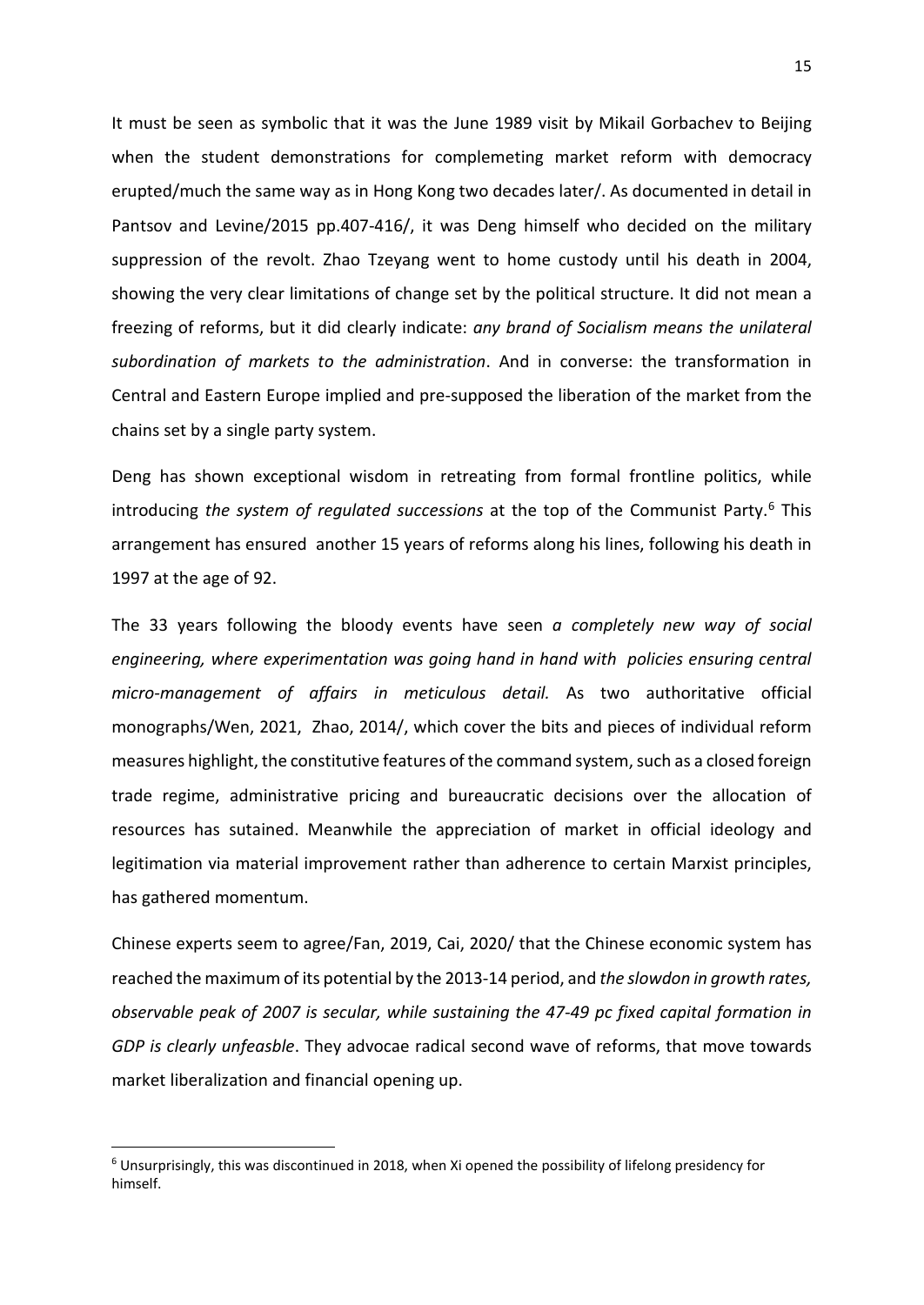Reality in the decade since the accession to power by Xi Jinping took a different turn. The remedy to the problems was seen in applying a combination of lax fiscal and monetary policies, way before the Covid crisis, but surviving it/cf the analysis and literature cited in Csaba,2020/. Abolishing the mandatory rotation of the top leader, crowding out of the previous practice of plurality within a single party, toughening the ideological stance and speeding up the modernization of the armament program, culminating in hipersonic missilies and airplanes, capable of delivering a strike on American ground, together testify of a diferent avenue. The new line is very familiar from the past, centraliztion in the political and the economic realm in parallel.

In sum, one should not be much surprised to observe, that as long as the Party control over society and economy is not weakend, by internal or external forces, or both, *the coherent answer was the logic of the party-state, not of the market,* as Zhao/2014/would have had it. This is helpful in cementing the leading role of the Communist Party in medium run, but not in the long run. It is a different matter, if a society, like the Chinese, so much addicted to the priority of harmony and top-down rule, will ever react the same way to oppression and lacking major and sustaining material improvement as societies built on European and American traditions have been.

But this does by no mens imply that the writing on the wall has disappeared. The secret of the success of the past half of a century has been continuous material improvement coupled with more tolerance and even some more freedom in many non-political walks of life. Once a middle class of property owners and of skilled professionals emerges, lack of those improvements is likely to have its impact – as the third wave of democrtization has already shown globally in the 80s and the 90s.

## *Market Socialism as a Scecond Best Option*

In the preceding subsections we were trying to avoid any normative approach to the economic system/s/ observed, though this is precisely the preferred avenue taken by most of the comparative economics literature.

New summaries of the field/Douraine-Havrylyshyn, eds, 2021, Andreff, ed.2021, Casagrande-Dallago, eds, 2022/show some new features. First, the above mentioned, somewhat didactic and pedantic emphasis on dichotomic approach to sytems is gone. Second, new subjects, as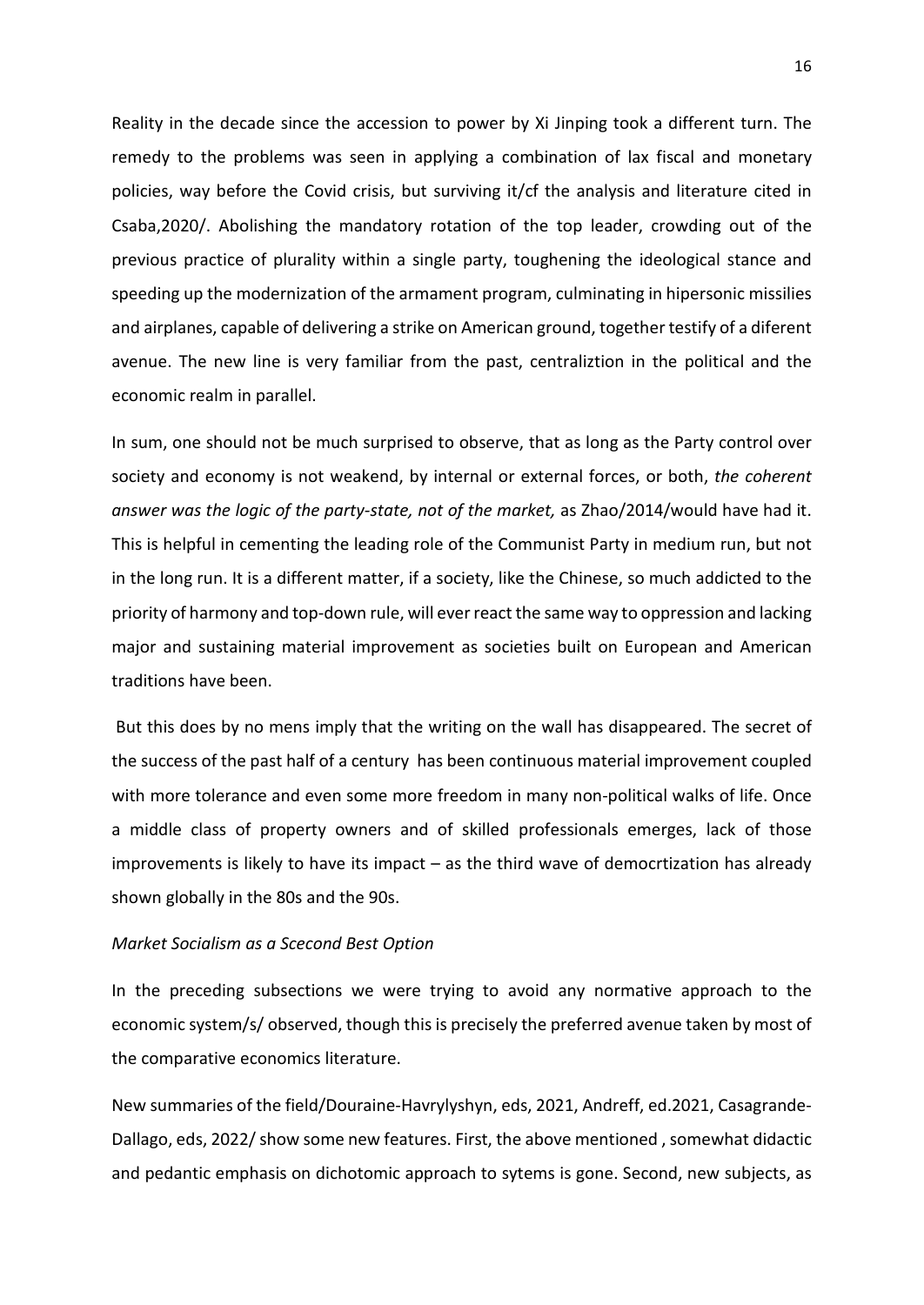the digital economy, gender and globalization have been emerging. Third, *the field seems to have evolved into a field of institutional ecoomics,* rather of the old school, meaning the sustaining priority of the political institutions, historical traditions and public choice in general.

In this chapter we try to take account of these new developments, and formulate our largely historical conclusions on the grounds of new insights. These are theoretical in nature, as the above volumes testify. But they are for us largely empirical in nature, with China – and also Vietnam – providing ample food for thought for those who consider living standards and technological change to be more relevant than theoretical coherence. This is in line with Deng's much quoted quibble, 'it is not the color of the cat, which counts, as long as it catches the mouse'.

*What is the take-away from the case studies we presented?* First and foremost, that market socialism on the ground never followed the theoretical complexities academic economists were considering, from Adolph Wagner, through Oskar Lange, Joseph Stiglitz or Thomas Piketty. If there was a learning curve, it went the other way around, as the distincly open and sincere account of Wlodzimierz Brus and Kazimierz Laski/1989/ testifies. In this volume the two leading Polish reform economist of the time, both living in forced emigration in Western Europe, give a soul-searching account of how the failure of incremental reform has taught them through the experience of participant observers, that the problem is not so much with the implementation and the circumstances, than with the basic concept of Karl Marx. The idea or the dream of a fully or even partially de-commodified economy, run without money, or a mixed economy retaining the basic features of the Marxian concept, is simply infeasible in the medium to long run.

Market socialism has never been the mainstay of the political economy of socialism, as the seminal and definitive volume of János Kornai/1992/ proved. It emerged always and everywhere as an *ersatz*, replacing the real thing. *But, as so often in economics, second best may well be superior to a bad or no outcome*. And this is an important insight. While the prominent economists of various epochs named in the preceding paragraph formulated their vision of a better, more just and more human society in this way, reality was different.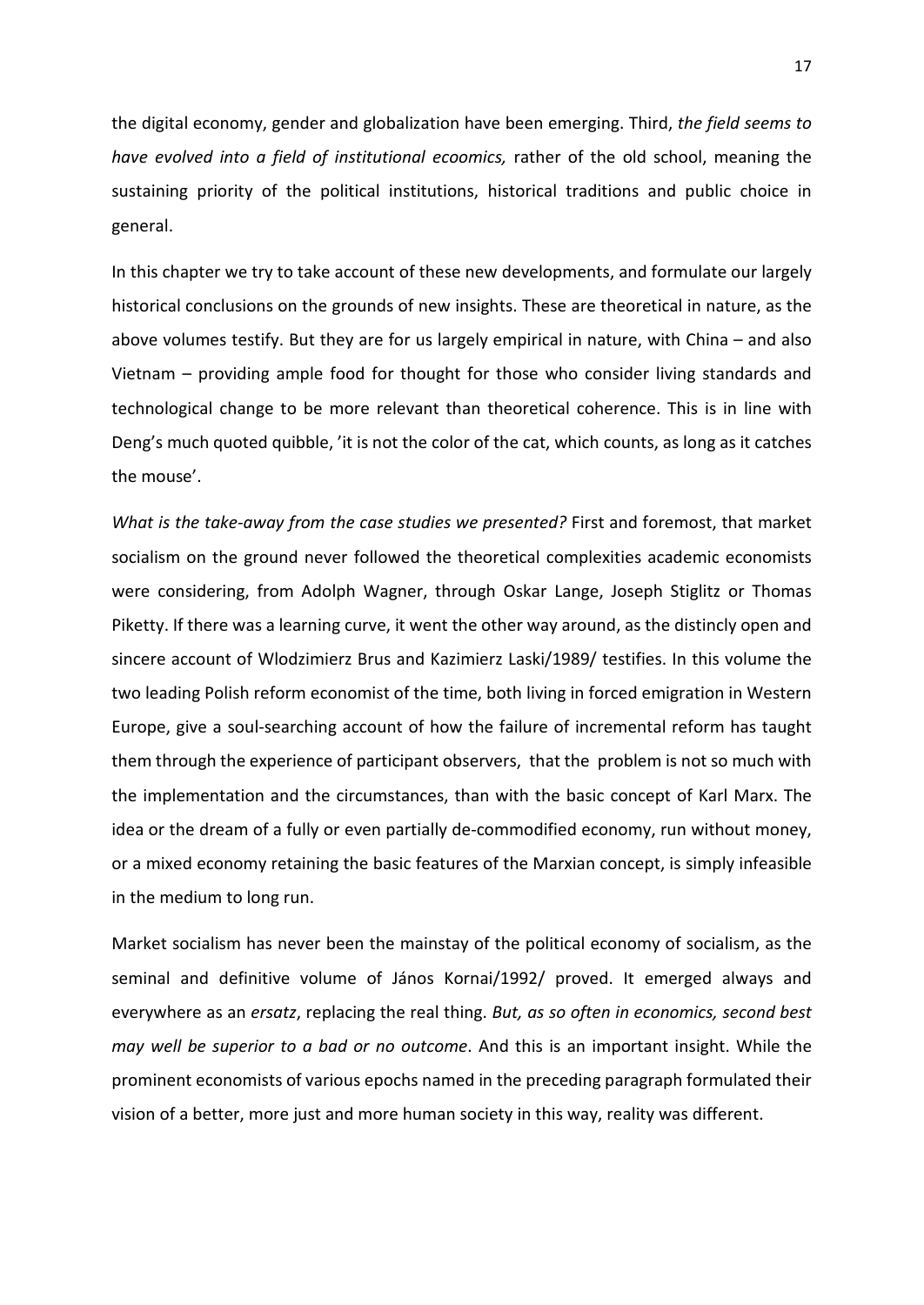This is not to dispute away the right of anyone to formulate normative visions in any term she cares to mention. However,fact of the matter is that in the real world, as opposed to visions, hopes and policy suggestions, market socialism has always been a largely improvized ad-hoc set of arrangements. This is most visible and explicit in China. In this case both local/Cai, ed.,2021/ and external/Leutert, 2021/ observers undrscore the incremental and experimental nature of the arrangement, in contrast to the usual suspect, which would be a master plan. Indeed, in many cases economic reforms tended to be top-down rather than bottom-up in nature, if one thinks of the experiment of Ludwig Erhard in Germany, or of Yegor Gaidar's reforms and privatization in Russia.

The more we appreciate the power of the circumstances necccesitating resort to what is termed market socialism in hindsight, *the less we are willing to go the usual way of comparing the less than ideal outcomes of this arrangement to a theoretical optimum, or even less to the global best practices of the period.* It is easy to prove staistically, for instance, that Spain was far more successful in economic terms in the 1950 to 1990 period than Yugoslavia. Hovever, the proper comparison for the Balkan country should be Turkey, Bulgaria or Albania of the same period- none of which count as global champion.

It remains a subject of controversy, both among historians and economists, to what degree the decisive geopolitical factor of the respective period should be taken for granted. If we take Hong-Kong, for instance, in historical perspective the half a century between 1949 and 1999/the year of return to the People's Republic/ is insufficient to explain the threefold/on market exchange sixfold/ advantage of the city-state's per capita GDP over the mainland/www.databank.worldbank.org, retrieved on 14 Feb.2022/. However, *if the comparison is the Soviet Union, the mere fact that China could avoid disintegration and it has grown much faster than Russia in the 2000s per se validates the Chinese Communists' opting for market socialism.*

On balance, the answer to the basic question raised in the title of the chapter is ambiguous. If we take market socialism as a normative program in line with Karl Kautsky, Abba Lerner, Michal Kalecki, Ota Sik, or more recently Thomas Piketty and James Galbraith, or in the politcal arena Bernie Sanders and Elizabeth Warren, i.e protagonists of *a democratic arrangement not killing the market mechanism,* but subordinating it to social preferences and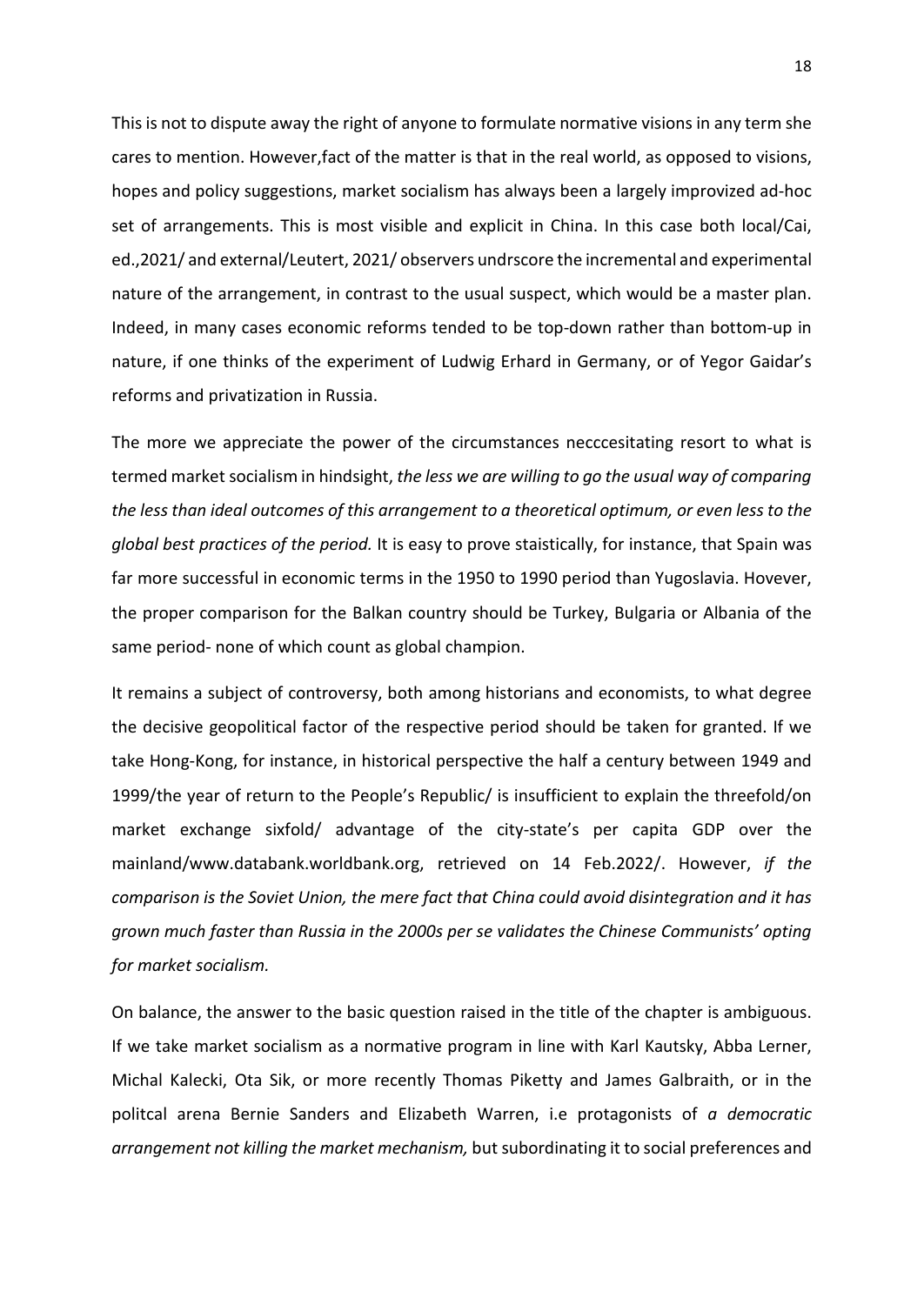equity, the well-known counterarguments are hard to reject, at least out of hand. Anybody with an economics background could list the major ones.

However, if we accept the classical insight about politics being 'the art of possible', we have to remind the reader: *market socialism, as a substitute, was imposed on unwilling and ideologically hostile leaders.* If we accept that the latter were serious about creating an economy without money, trade and the rest, who were meaning de-commodification of as much of socio-economic life as possible, market socialism must be seen as a superior alternative. Being a compromise, the target of criticism should not go to its lack of cohrence, as has been voiced numberless occasions. Rather, one would contemplate about the possibility to evolve into the real thing, a market economy proper, supported by parliamentary democracy.

The more we could see the peaceful transformation of Central and Eastern Europe into market economies in the 1990s, the more we are inclined to the following conclusion. Market socialism *has though been indeed a serious alternative, but only as long as the geopolitical circumstances justifying the socialist option prevailed.* This was the case in Soviet Russia in 1922 to 1991, and this was the case in the countries we discussed, to which Veitnam and Poland should be added. And in the case of China the jury is still out, if the recentralization of the period since 2012 will suffocate economic growth in a globally inegrated low middle income country, where the productivity frontier has long not been attained, as the calculations of Fang and Cai, cited earlier, would indicate.

All in all, this finding *concurs with the broad interpretation* of Johanna Bockman/2011, concluding chapter/ which painted a picture of uninterrupted, *organic road from Marxist revisionism to post-transition neoliberalism.* In a way, the formative features of market socialism warn against such a reading. China, as previously Hungary or Yugoslavia/Uvalic, 2020/, *would need a political breakthrough to make this crucial step to a true market order.* This includes the dismantling of the socialist characteristics of the economy, primarily of the nonmarket allocation of resources, limitations of private property, overcoming statism and last but not at all least, giving up single party control over the selection of managers, whose success is evaluated on ad-hoc political grounds, rather than improvement of the asset value, as in real markets.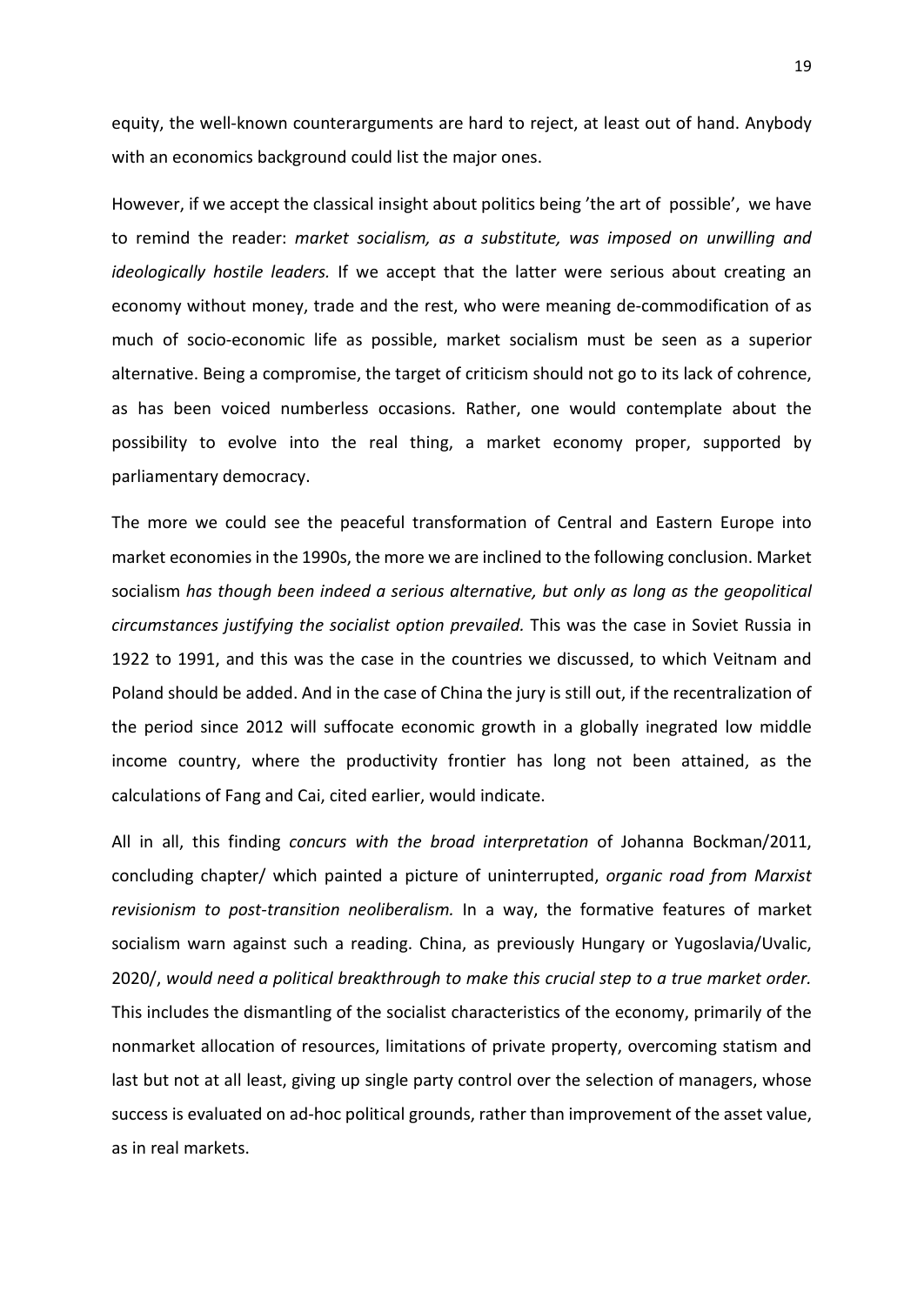### R E F E R E N C E S

1/ ANDREFF, W./2021/: *Comparative Economic Studies in Europe – A Thirty-Year Review.*  Houndmills Palgrave.

2/ ARROW, K./1983/: The organization of economic activity: issues pertinent tot he choice of market versus non-market allocations. IN: ARROW,K.: *Collected Papers-vol2. General Equilibrium.* Cambridge/Mass.: The Belknap Press, pp 133-155.

3/ BARTLETT, W./2021/: The Yugoslav successor states: from self-management socialism to political capitalism. IN: ANDREFF,W. ed: op.cit.,pp279-298.

4/ BAUER, T./1983/: The Hungarian alternative to Soviet-type planning. *Journal of Comparative Economics,* vol.7.no.3.,pp304-316.

5/ BOCKMAN, J./2011/: *Markets in the Name of Socialism: the Left-Wing Origins of Neoliberalism.* Stanford/Cal.: Stanford University Press.

6/ BRADA, J. – SCHÖNFELD, R- SLAY, B.. eds. /1996/: *Die Rolle der Internationalen Finanzorganisationen in Mittel- und Osteuropa.* München: Südosteuropa Gesellschaft.

7/ BEREND, T.I./1971/: Contribution to the history of East-Central European Integration. IN: VAJDA, I. – SIMAI, M., eds: *Foreign Trade under Central Planning.* Cambridge- New York. Cambridge University Press.

8/ BEREND, T.I./1990/: *The Hungarian Economic Reforms, 1953-1988.* Cambridge- New York. Cambridge University Press.

9/ BOD, P.Á./2021/: Does a 'reform' socialist legacy serve as an asset or a liability to democratic transformation? Considering some roots of 'orbanism'.

*Post-Communist Economies,* vol.33/15 July/advance article, on tandfonline.

10/ van BRABANT, J.M., ed. /1991/: *Planned Economies in the Global Economy.* Basingstoke:MacMillan.

11/ BRUS, W. – LASKI, K./1989/: *From Marx to the Market. Socialism in Search of an Economic System.* Oxford-New York: Oxford University Press/reprinted in 1992/.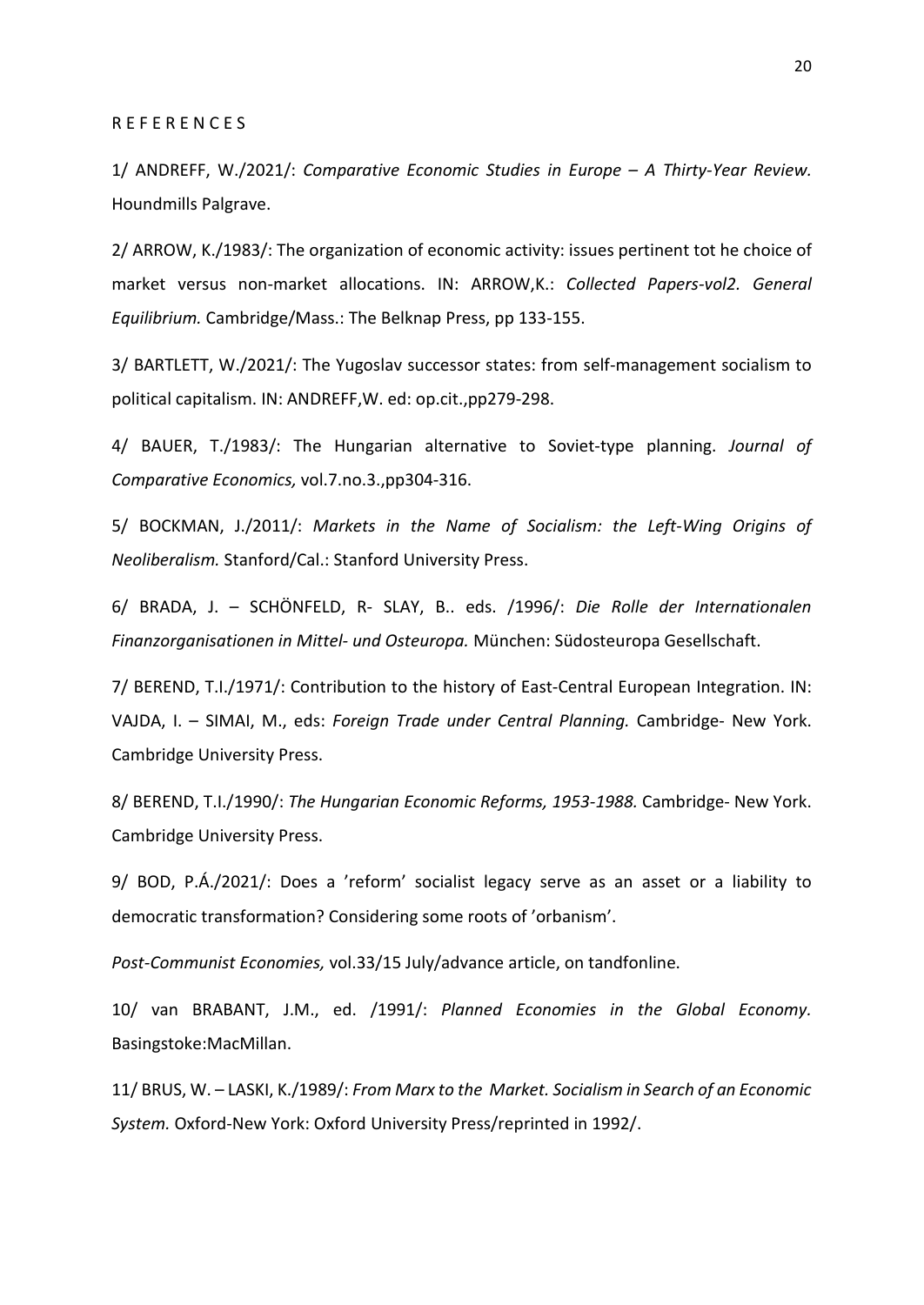12/ CAI, F./2020/: *Demgraphic Perspectives of China's Economic Development.*Abingdon-N.Y. Routledge.

13/ CAI, F., ed. /2021/: *The Chinese Way: How China Has Transformed its Economy and System?* Singapore: Springer.

14/ CARR, E. H. – DAVIES/1971-78/: *Foundations of a Planned Economy, vols 1-6..* Basingstoke-MacMillan.

15/ CASAGRANDE, S. – DALLAGO, B., eds/2022/: *Routledge Handbook of Comparative Economics.* Abingdon-N.Y., Routledge.

16/ CSABA, L./1990/: *Eastern Europe in the World Economy*.Cambridge-N.Y.: Cambridge University Press.

17/ CSABA, L./2020/: China at the crossroads. *Acta Oeconomica,* vol.70. special issue no1.,pp.3-14.

18/ DOUARINE, E. – HAVRYLYSHYN, O. eds/2021/: *Palgrave Handbook of Comparative Economics.* Houndmills-N.Y.

19/ ELLMAN, M./2014/: *Socialist Planning -3d edition.* Cambridge- N.Y. : Cambridge University Press.

20/ FAN Gang, et al/2019/: Institutional reform and economic growth in China: a 40 year progress report toward marketization. *Acta Oeconomica,* vol.69.special issue no1.,pp 7-20.

21/GAIDAR, E.T.ed./2003/:*The Economics of Transition.* Cambridge/Mass.-London: The MIT Press.

22/ GEVORKYAN, A./2018/: *Transition Economies: Transformation, Development and Society in Eastern Europe and the Former Soviet Union.* Abingdon- N.Y. : Routledge.

23/ KAASE, M. – WENINGER, A. – SPARSCHUCH, V. eds/2002/: *Three Social Science Disciplines in Central and Eastern Europe: Handbook on Economics, Political Science and Sociology.*Berlin-Budapest-Brussels: a book jointly published by GESIS, EU Commission and Collegium Budapest.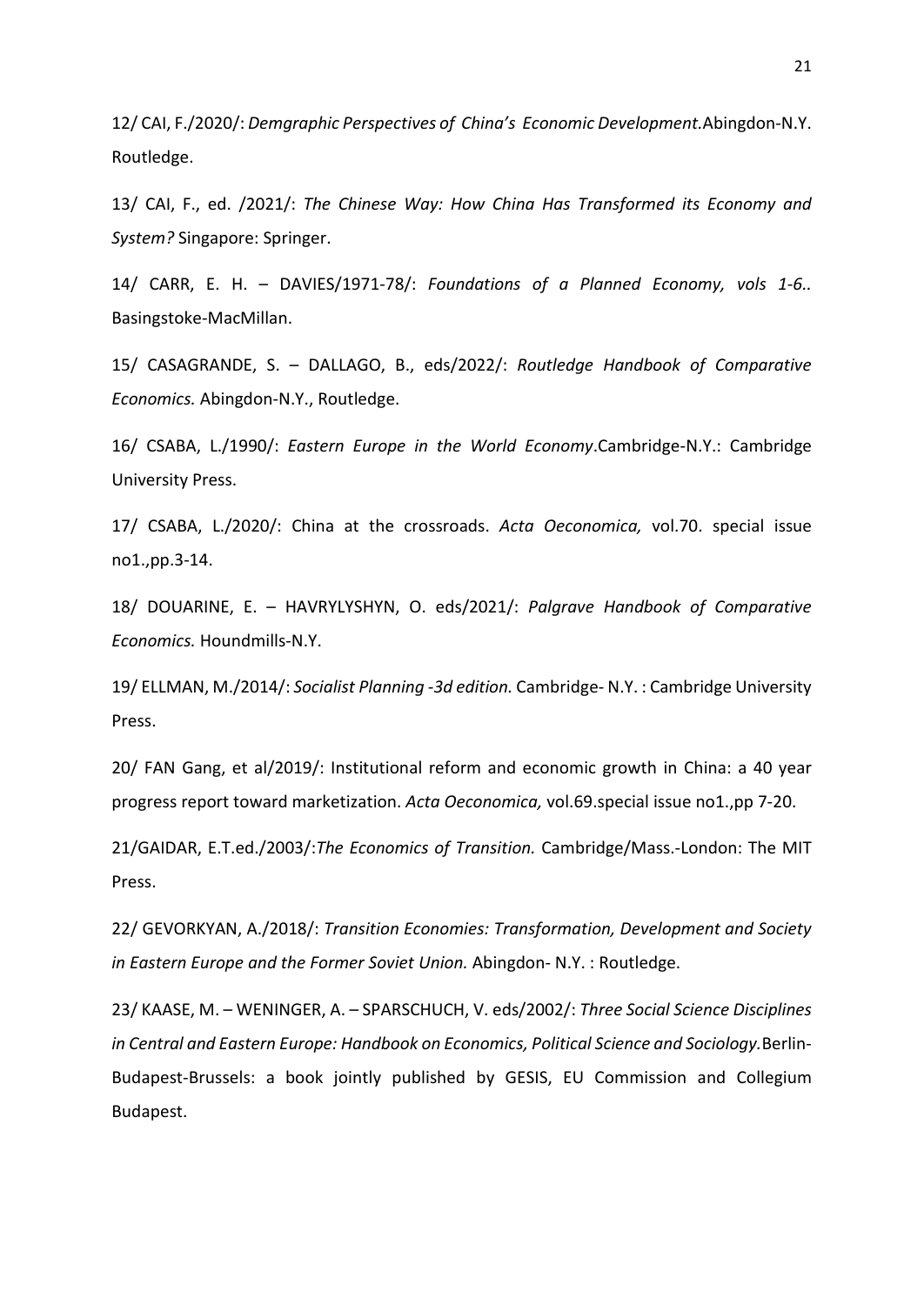24/ KORNAI, J./1986/: The Hungarian reform process: visions, hopes and the reality. *Journal of Economic Literature,* vol.24.no.4.,pp 1687-1737.

25/ KORNAI, J./1989/: Some lessons of the Hungarian experience for the Chinese reformers. IN: van der NESS, P.,ed.: *Market Reforms in Socialist Societies.Comparing China and Hungary.*  Boulder: Lynne Riener, pp. 75-106.

26/ KORNAI, J./1992/: *The Socialist System: The Political Economy of Communism.* Oxford: Clarendon Press.

27/ KORNAI, J./1993/: Market socialism revisited. IN: PETERSON, G.B., ed: *The Tanner Lectures on Human Values.* Salt Lake City: University of Utah Press, 14., pp.3-41.

28/ LAMARTINA, S. – ZAGHINI, A./2011/: Increasing public expenditure: Wagner's Law in OECD countries. *German Economic Review,* vol.12.no.2.,pp149-164.

29/ LARDY, N./2019/: *The State Strikes Back: the End of Economic Reform in China?*  Washington,D.C. : Peterson Institute of International Economics Press.

30/ LEUTERT, W./2021/: Innovation through iteration: Policy feedback loops in China's economic reform. *World Development,* vol.138/Feb., article no 105 173.

31/ NAUGHTON, B./2017/: Is China socialist? *Journal of Economic Perspectives,*  vol.31.no.1.,pp3-24.

32/ NOVE, A. /1992/: *An Economic History of the USSR- Last and Final Edition.* London: Penguin Books.

33/ PANTSOV, A. – LEVINE, S.I./2015/: *Deng Xiaoping – a Revolutionary Life.* Oxford-New York: Oxford University Press.

34/ PÉTERI, Gy./1984/: *Effects of World War I: War Communism in Hungary.* New York: Atlantic Research and Publications/Social Science Monographs, no35/distributed by Columbia University Press.

35/ POTRAFKE, N./2019/: The globalization-welfare state nexus: evidence from Asia. *The World Economy,* vol.42.no.3.,pp 959-974.